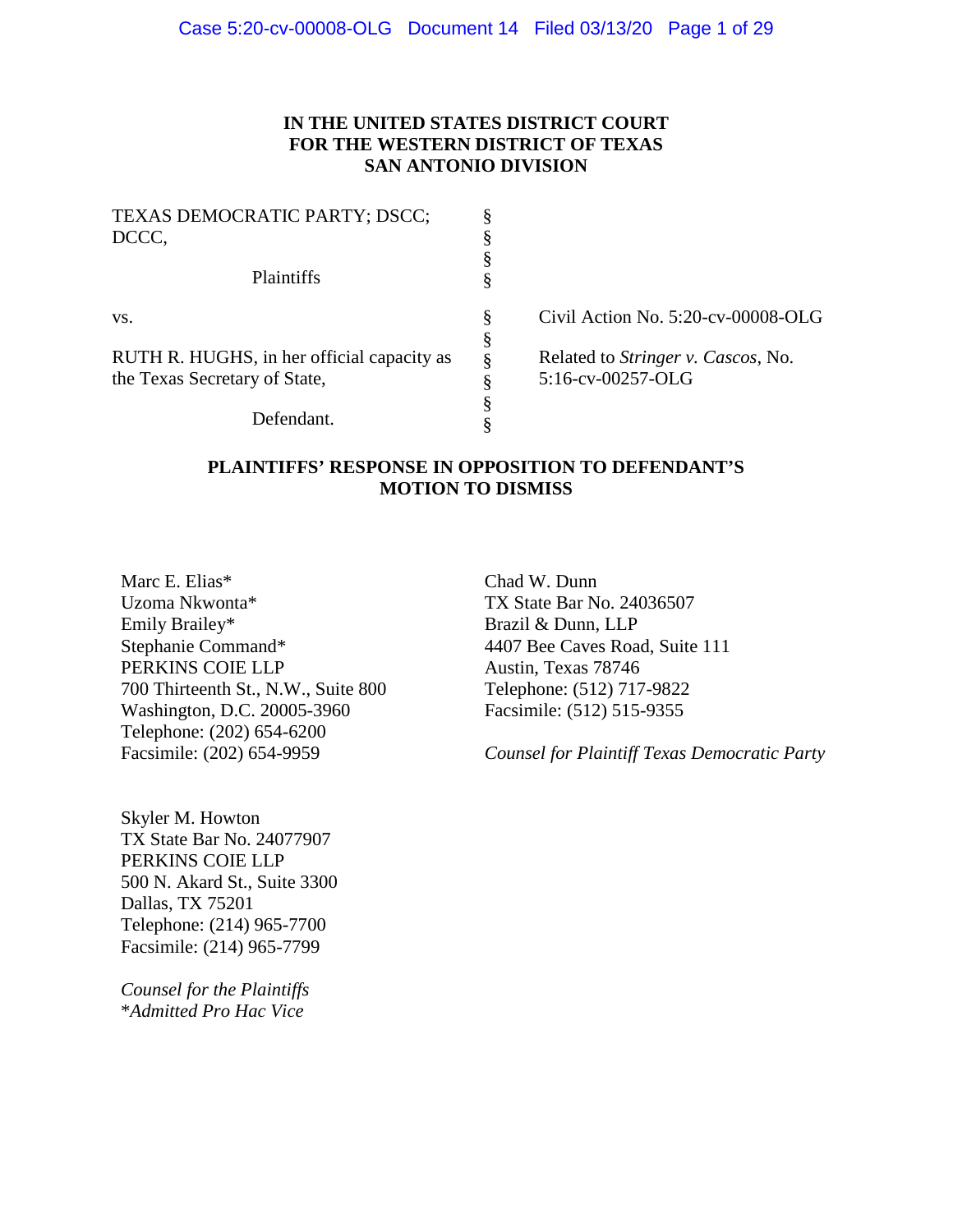# **TABLE OF CONTENTS**

| I.                                                                                                  |  |
|-----------------------------------------------------------------------------------------------------|--|
| Π.                                                                                                  |  |
| A.                                                                                                  |  |
| <b>B.</b>                                                                                           |  |
| Ш.                                                                                                  |  |
| A.                                                                                                  |  |
| 1.                                                                                                  |  |
| 2.                                                                                                  |  |
| <b>B.</b>                                                                                           |  |
| Plaintiffs have established organizational and associational standing 8<br>1.                       |  |
| 2.                                                                                                  |  |
| Plaintiffs have a private right of action to sue under the Civil Rights Act.  14<br>$\mathcal{C}$ . |  |
| The wet signature rule imposes an undue burden on the right to vote.  16<br>D.                      |  |
| Ε.                                                                                                  |  |
| The wet signature rule jeopardizes the integrity of the electoral process and therefore<br>F.       |  |
|                                                                                                     |  |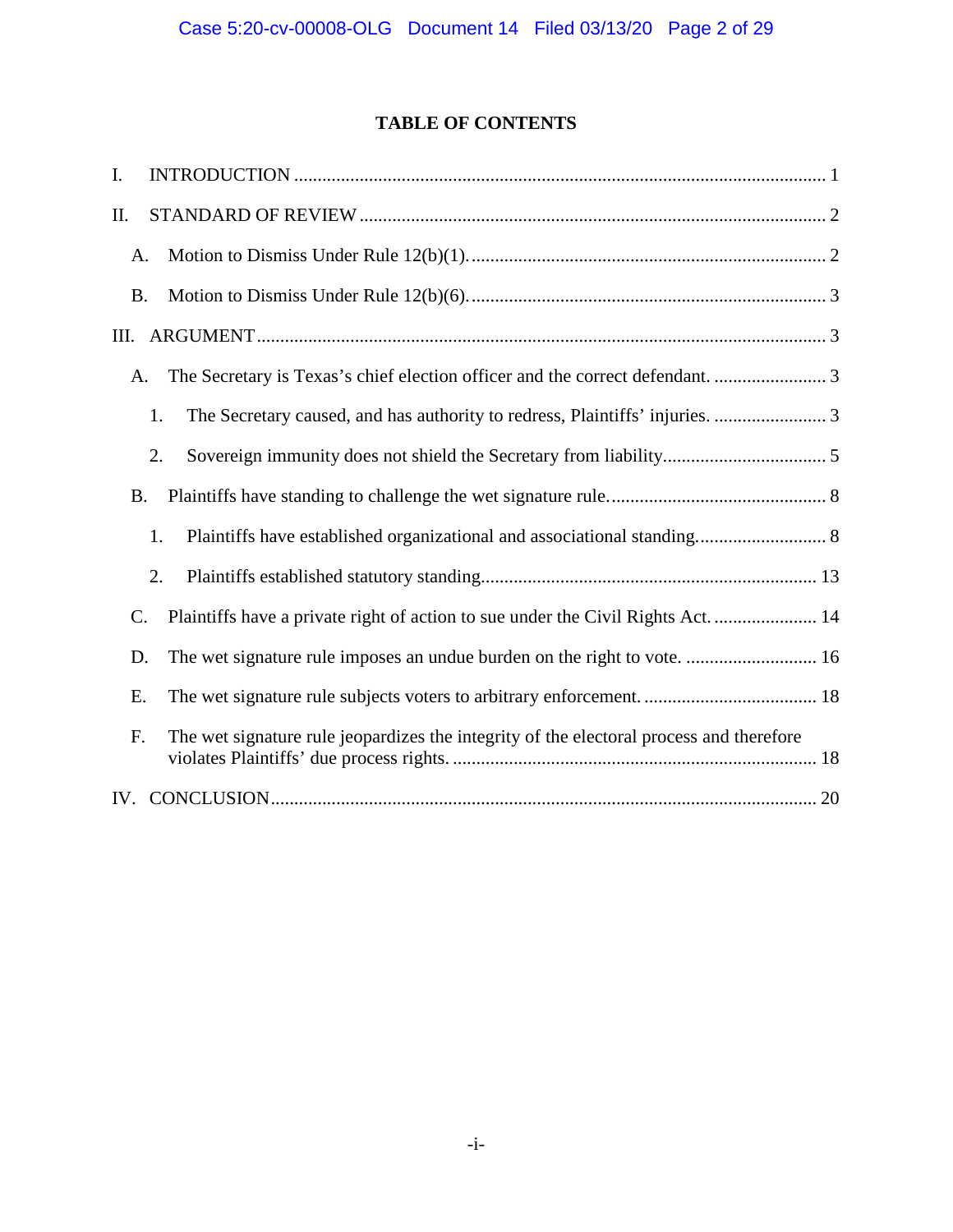#### **TABLE OF AUTHORITIES** Case 5:20-cv-00008-OLG Document 14 Filed 03/13/20 Page 3 of 29

| <b>CASES</b>                                                       | <b>PAGE</b> |
|--------------------------------------------------------------------|-------------|
| Air Evac EMS, Inc. v. Tex., Dep't of Ins., Div. of Workers' Comp., |             |
| Ala. Legislative Black Caucus v. Alabama,                          |             |
| Alexander v. Sandoval,                                             |             |
| Allee v. Medrano,                                                  |             |
| Ass'n of Am. Physicians & Surgeons, Inc. v. Tex. Med. Bd.,         |             |
| Bay Cty. Democratic Party v. Land,                                 |             |
| Bell Atl. Corp. v. Twombly,                                        |             |
| Bell v. Southwell,                                                 |             |
| Briscoe v. Kusper,                                                 |             |
| Burdick v. Takushi,                                                |             |
| Cannon v. Univ. of Chi.,                                           |             |
| Chapman v. King,                                                   |             |
| Choice Inc. of Texas v. Greenstein,                                |             |
| Church of Scientology of Cal. v. Cazares,                          |             |
| Coal. for Educ. in Dist. One v. Bd. of Elections,                  |             |
| Common Cause/Ga. v. Billups,                                       |             |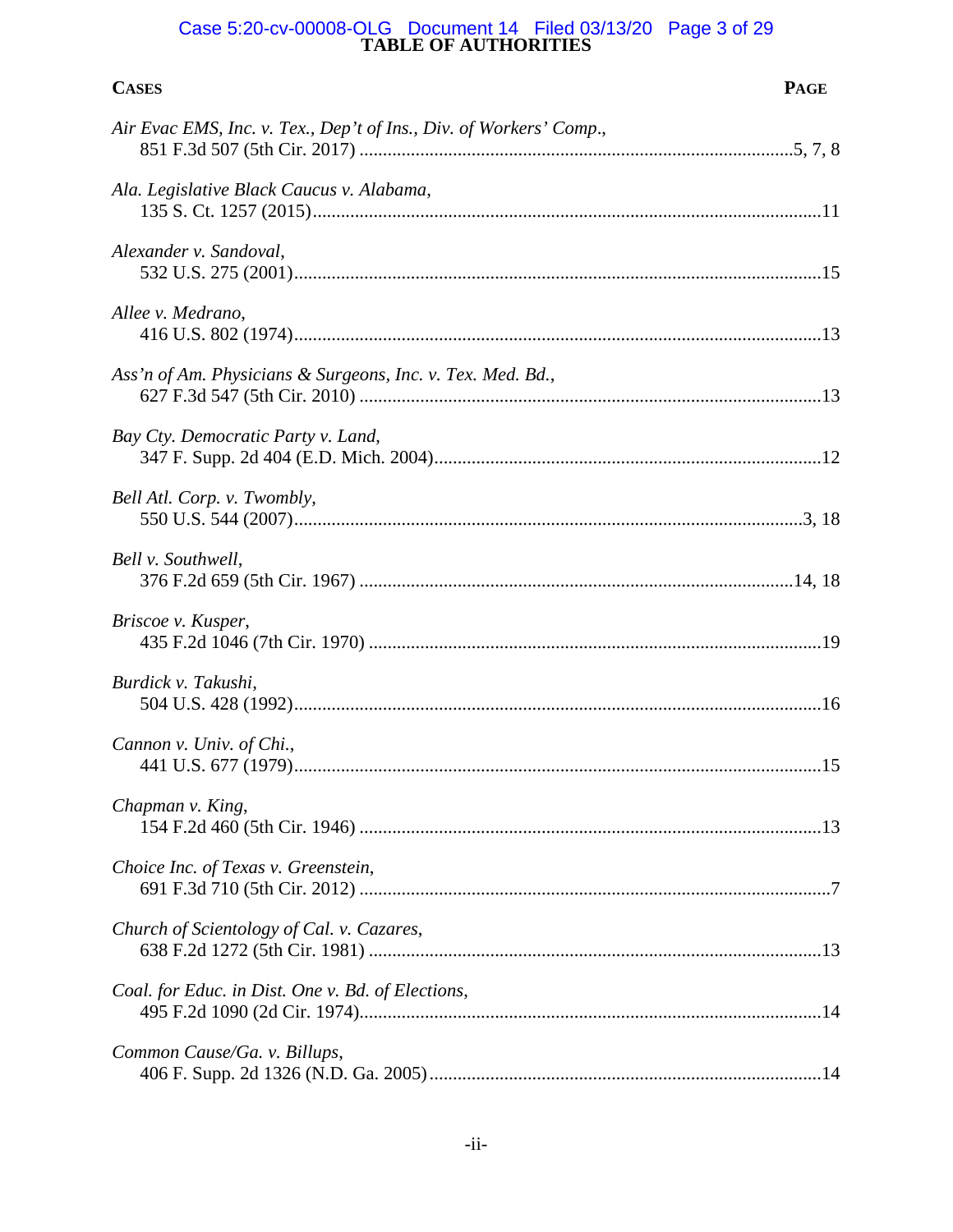#### **TABLE OF AUTHORITIES** Case 5:20-cv-00008-OLG Document 14 Filed 03/13/20 Page 4 of 29

| <b>CASES</b>                                                                                                                                 | <b>PAGE</b> |
|----------------------------------------------------------------------------------------------------------------------------------------------|-------------|
| Cort v. Ash,                                                                                                                                 |             |
| Crawford v. Marion Cty. Election Bd.,                                                                                                        |             |
| Curling v. Raffensperger,                                                                                                                    |             |
| Davis v. Commonwealth Election Comm'n,<br>Case No. 1-14-CV-00002, 2014 WL 2111065 (D. N. Mar. I. May 20, 2014) 14                            |             |
| Delegates to the Republican Nat'l Convention v. Republican Nat'l Comm.,<br>Case No. SACV 12-00927 2012 WL 3239903, *5 n.3 (C.D. Cal. Aug. 7, |             |
| Democratic Exec. Comm. of Fla. v. Lee,                                                                                                       |             |
| Den Norske Stats Oljeselskap As v. HeereMac Vof,                                                                                             |             |
| Duncan v. Poythress,                                                                                                                         |             |
| Fiess v. State Farm Lloyds,                                                                                                                  |             |
| Fla. Democratic Party v. Scott,                                                                                                              |             |
| Friends for the Earth, Inc. v. Chevron Chem. Co.,                                                                                            |             |
| Friends of the Earth, Inc. V. Laidlaw Envtl. Servs., Inc.,                                                                                   |             |
| Green Valley Special Util. Dist. v. Walker,                                                                                                  |             |
| Hall v. Louisiana,                                                                                                                           |             |
| Hancock Cty. Bd. of Supervisors v. Ruhr,                                                                                                     |             |
| Havens Realty Corp. v. Coleman,                                                                                                              |             |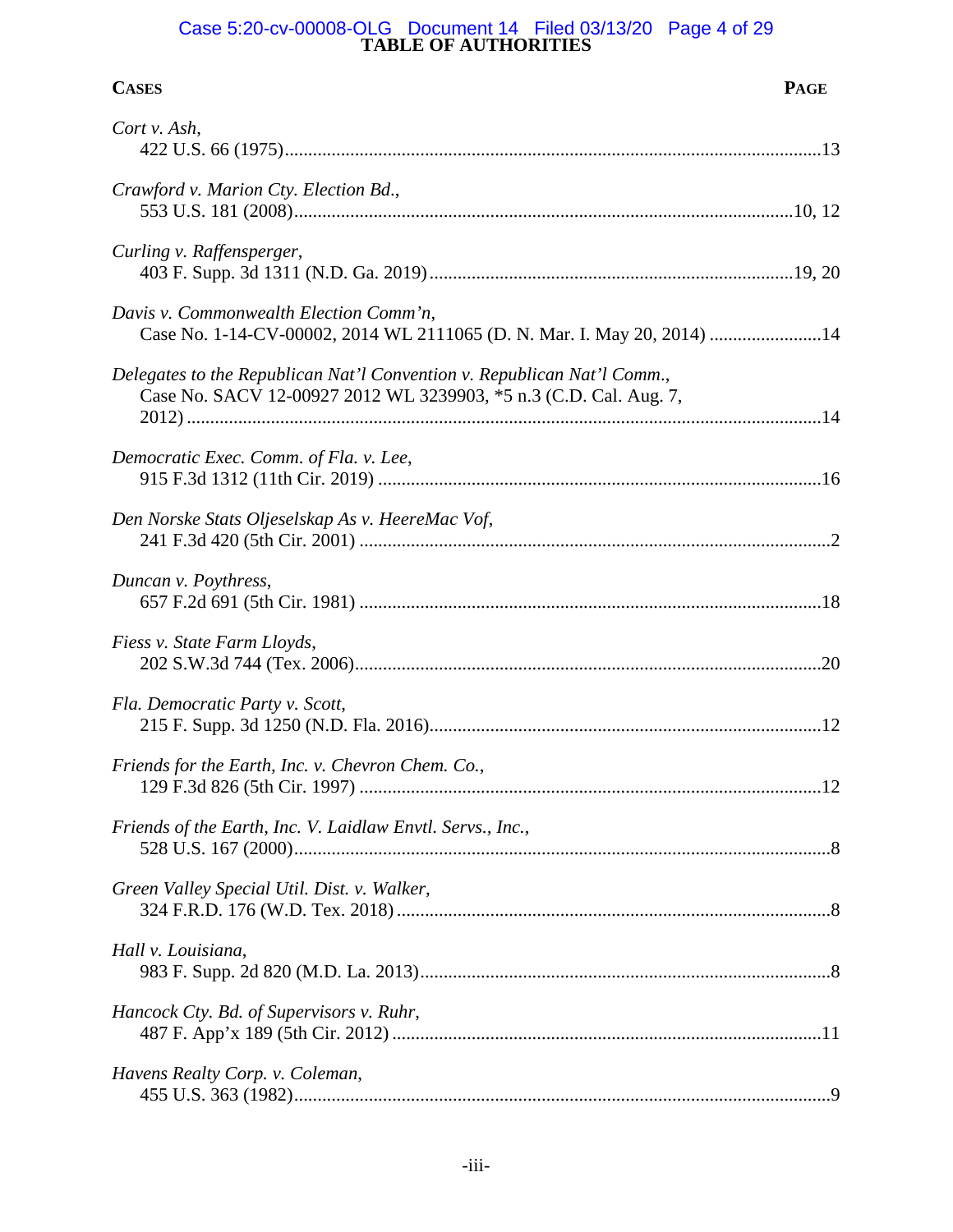#### **TABLE OF AUTHORITIES** Case 5:20-cv-00008-OLG Document 14 Filed 03/13/20 Page 5 of 29

| <b>CASES</b>                                                | <b>PAGE</b> |
|-------------------------------------------------------------|-------------|
| Hotze v. Burwell,                                           |             |
| Hunt v. Wash. State Apple Advert. Comm'n,                   |             |
| Ironshore Eur. DAC v. Schiff Hardin, L.L.P.,                |             |
| Jornaleros de Las Palmas v. City of League City,            |             |
| K.P. v. LeBlanc,                                            |             |
| League of Women Voters of Fla., Inc., v. Detzner,           |             |
| League of Women Voters v. Brunner,                          |             |
| Lexmark Int'l, Inc. v. Static Control Components, Inc.,     |             |
| Lujan v. Defs. of Wildlife,                                 |             |
| Martin K. Eby Const. Co. v. Dall. Area Rapid Transit,       |             |
| Mitchell v. Wright,                                         |             |
| NAACP v. City of Kyle, Tex.,                                |             |
| Nat'l Treasury Emps. Union v. United States,                |             |
| OCA-Greater Houston v. Texas,                               |             |
| Peregoy v. Amoco Prod. Co., a Div. of Standard Oil of Ind., |             |
| Reddix v. Lucky,                                            |             |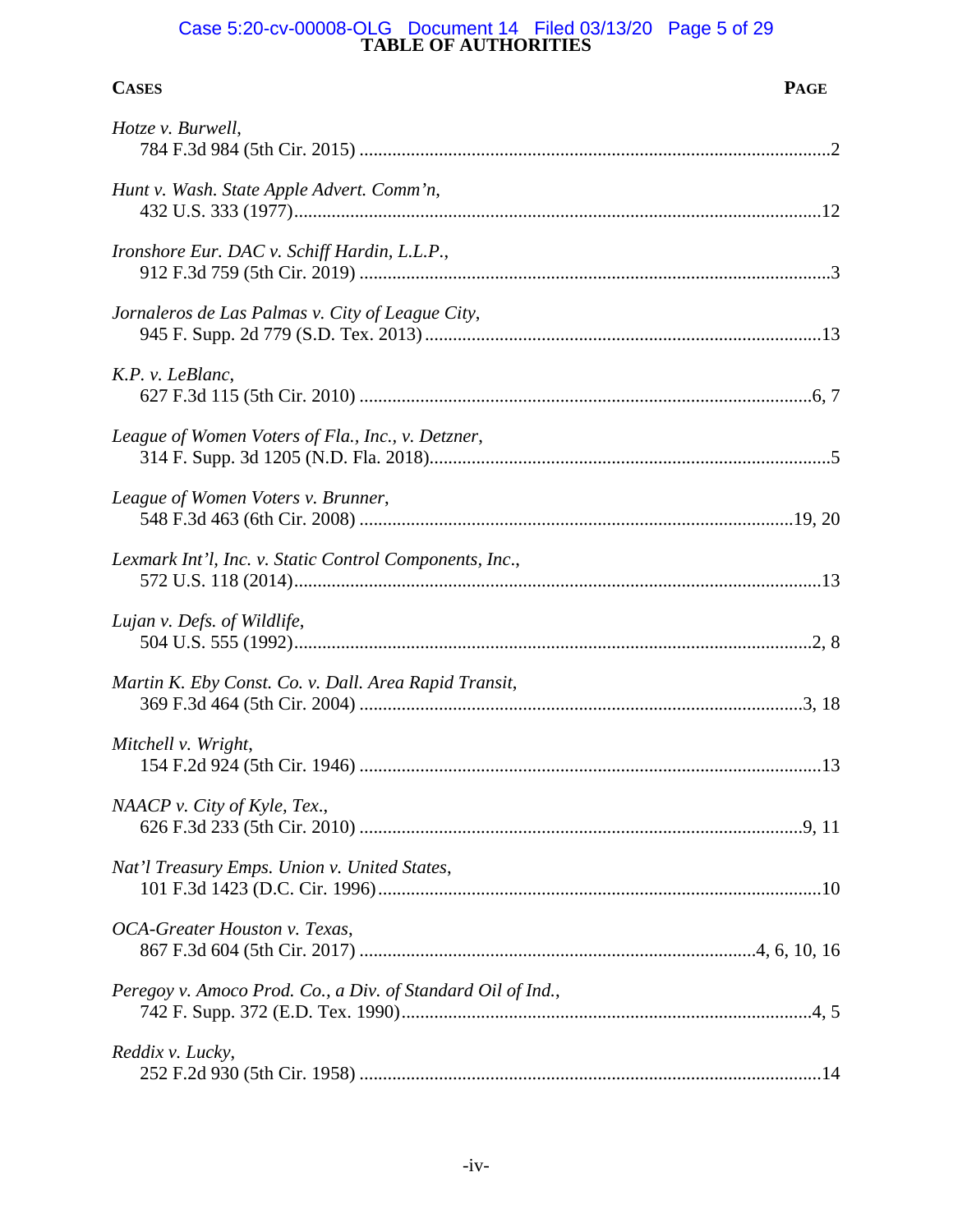#### **TABLE OF AUTHORITIES** Case 5:20-cv-00008-OLG Document 14 Filed 03/13/20 Page 6 of 29

| <b>CASES</b>                                                                                                                                                            | <b>PAGE</b> |
|-------------------------------------------------------------------------------------------------------------------------------------------------------------------------|-------------|
| Rumsfeld v. Forum for Acad. & Institutional Rights, Inc.,                                                                                                               |             |
| Sandusky Cty. Democratic Party v. Blackwell,                                                                                                                            |             |
| Schwier v. Cox,                                                                                                                                                         |             |
| Sierra Club v. Andrus,<br>610 F.2d 581 (9th Cir. 1979), vacated on other grounds by Sierra Club v.                                                                      |             |
| Stringer v. Pablos,                                                                                                                                                     |             |
| Stringer v. Pablos,<br>No. SA-16-CV-257-OG, 2020 WL 532937 (W.D. Tex. Jan. 30, 2020) rev'd<br>and remanded sub nom. Stringer v. Whitley, 942 F.3d 715 (5th Cir. 2019)16 |             |
| Summers v. Earth Island Institute,                                                                                                                                      |             |
| Taylor v. Howe,                                                                                                                                                         |             |
| TDP v. Benkiser,                                                                                                                                                        |             |
| Texas v. United States,                                                                                                                                                 |             |
| Till v. Unifirst Fed. Sav. & Loan Ass'n,                                                                                                                                |             |
| Turner v. Pleasant,                                                                                                                                                     |             |
| United States v. Texas,                                                                                                                                                 |             |
| Valdez v. Cockrell,                                                                                                                                                     |             |
| Valles v. Lynaugh,                                                                                                                                                      |             |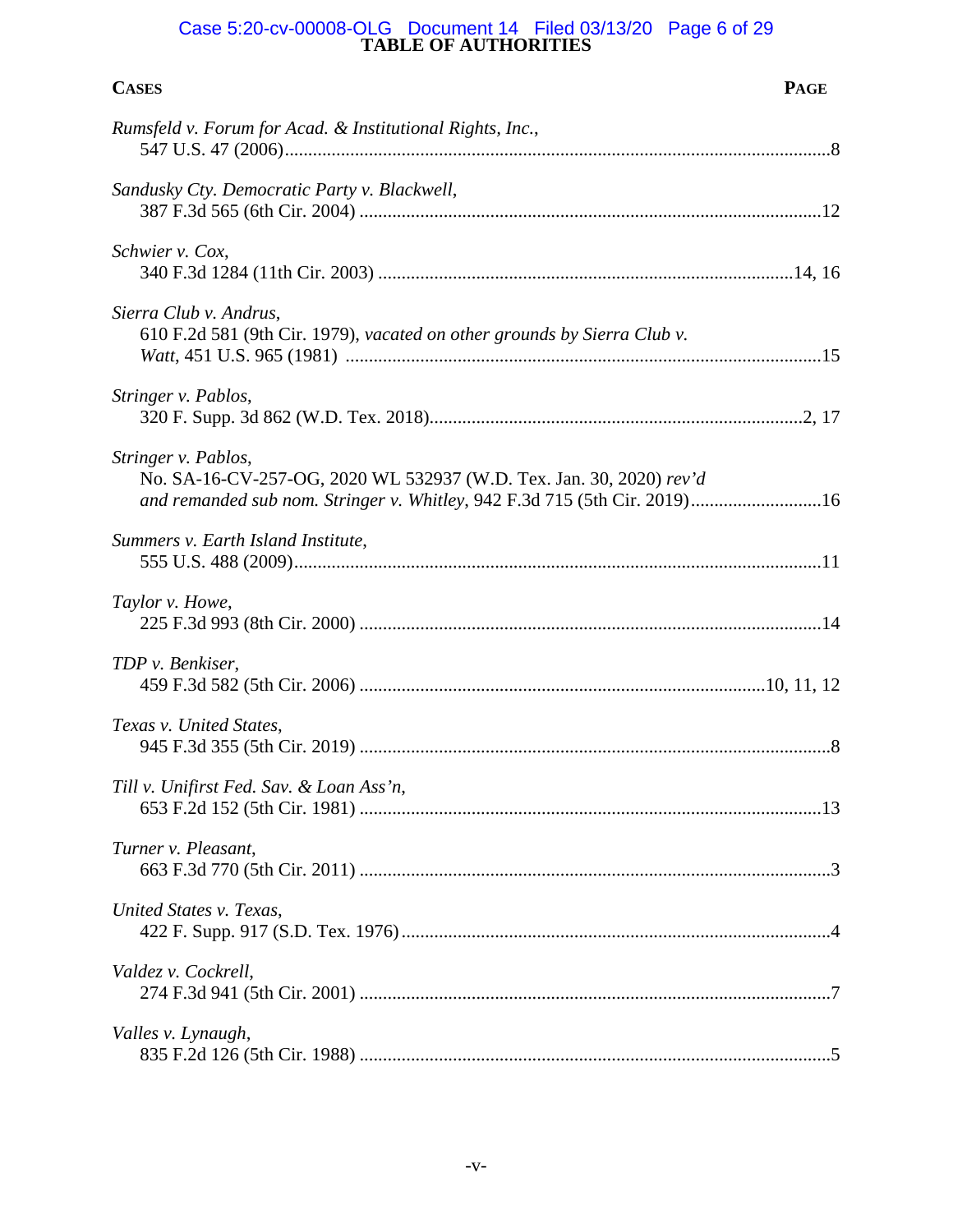# Case 5:20-cv-00008-OLG Document 14 Filed 03/13/20 Page 7 of 29<br>TABLE OF AUTHORITIES

| <b>CASES</b>                                   | <b>PAGE</b> |
|------------------------------------------------|-------------|
| Verizon Md., Inc. v. Pub. Serv. Comm'n of Md., |             |
| <b>STATUTES</b>                                |             |
|                                                |             |
|                                                |             |
|                                                |             |
|                                                |             |
|                                                |             |
|                                                |             |
| <b>OTHER AUTHORITIES</b>                       |             |
|                                                |             |
|                                                |             |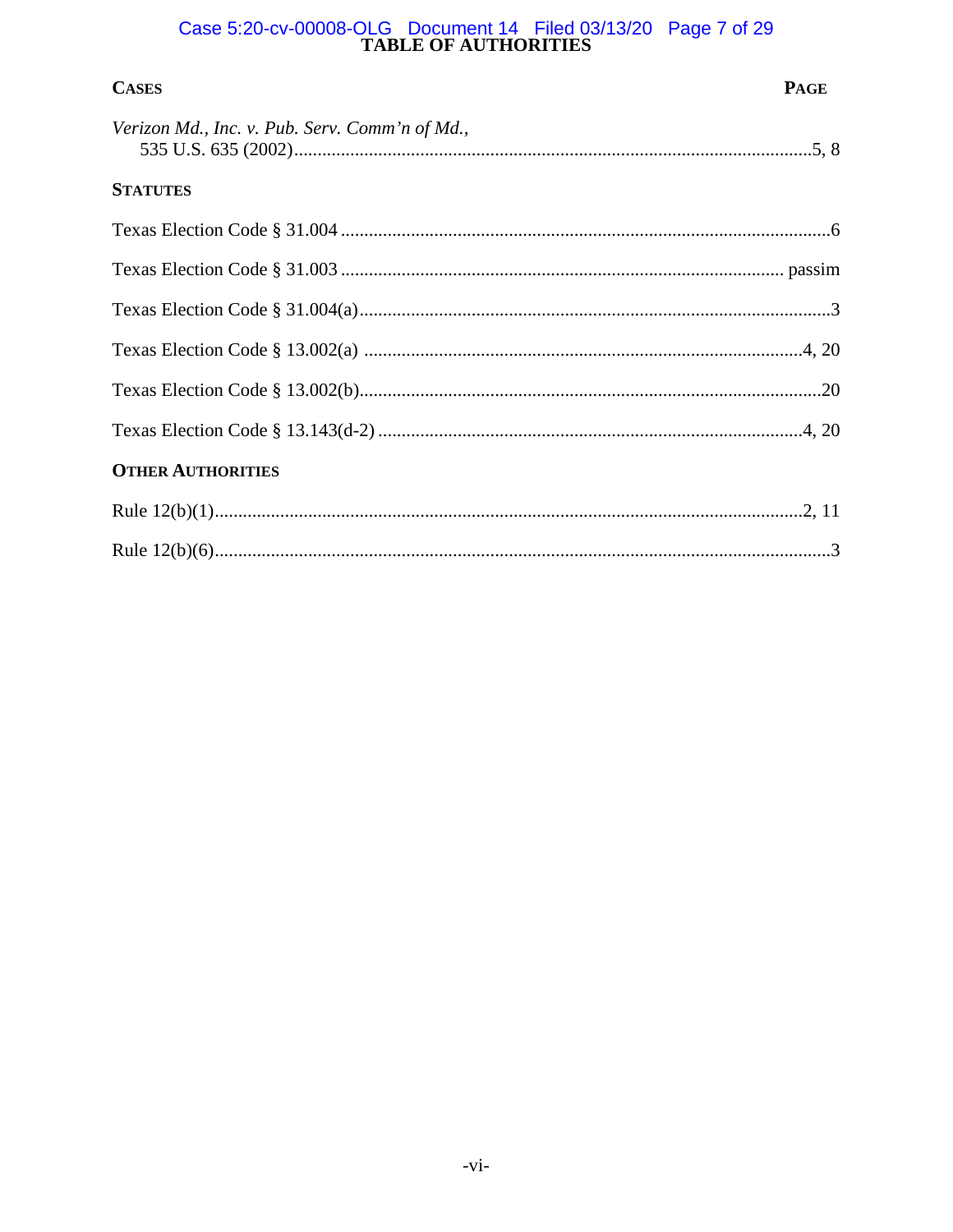#### **I. INTRODUCTION**

<span id="page-7-0"></span>The Texas Secretary of State ("Secretary") imposed an unreasonable and arbitrary wet signature requirement for voter registration applications just five days before the registration deadline for the 2018 general election, leading county registrars to reject applications from eligible citizens, and leaving voters scrambling in a race against the clock to avoid outright disenfranchisement. The Secretary claims her eleventh-hour insistence that all applications must be executed with a wet signature was rooted in Texas law, but identifies no provision that makes reference to such a requirement. In fact, State agencies collect and submit thousands of voter registration applications each year that do not contain a wet signature, and State election officials accept and process these applications without any objection from the Secretary. Yet in this case, the Secretary intervened and imposed her wet signature rule only in response to the efforts of an organization (Vote.org) engaged in a campaign to expand voter participation and increase turnout in Texas.

Now forced to answer for these actions, the Secretary files a Motion to Dismiss ("Motion") in which she makes several meritless arguments designed to avoid responsibility for duties with which she is charged by law. She claims, for instance, that she is not the appropriate defendant because she has no authority to instruct local registrars, yet the Texas Election Code mandates that the Secretary must obtain and maintain uniformity in the application of the law. Texas Election Code § 31.003. She claims that she is powerless to implement any relief to protect Texas voters in the upcoming election, yet the Election Code expressly grants the Secretary authority to "take appropriate action to protect the voting rights of citizens of this state," and "order" officials "to correct the offending conduct." *Id.* § 31.005. And while the Secretary challenges Plaintiffs' standing, she fails to point to any authority that agrees with her argument that a political party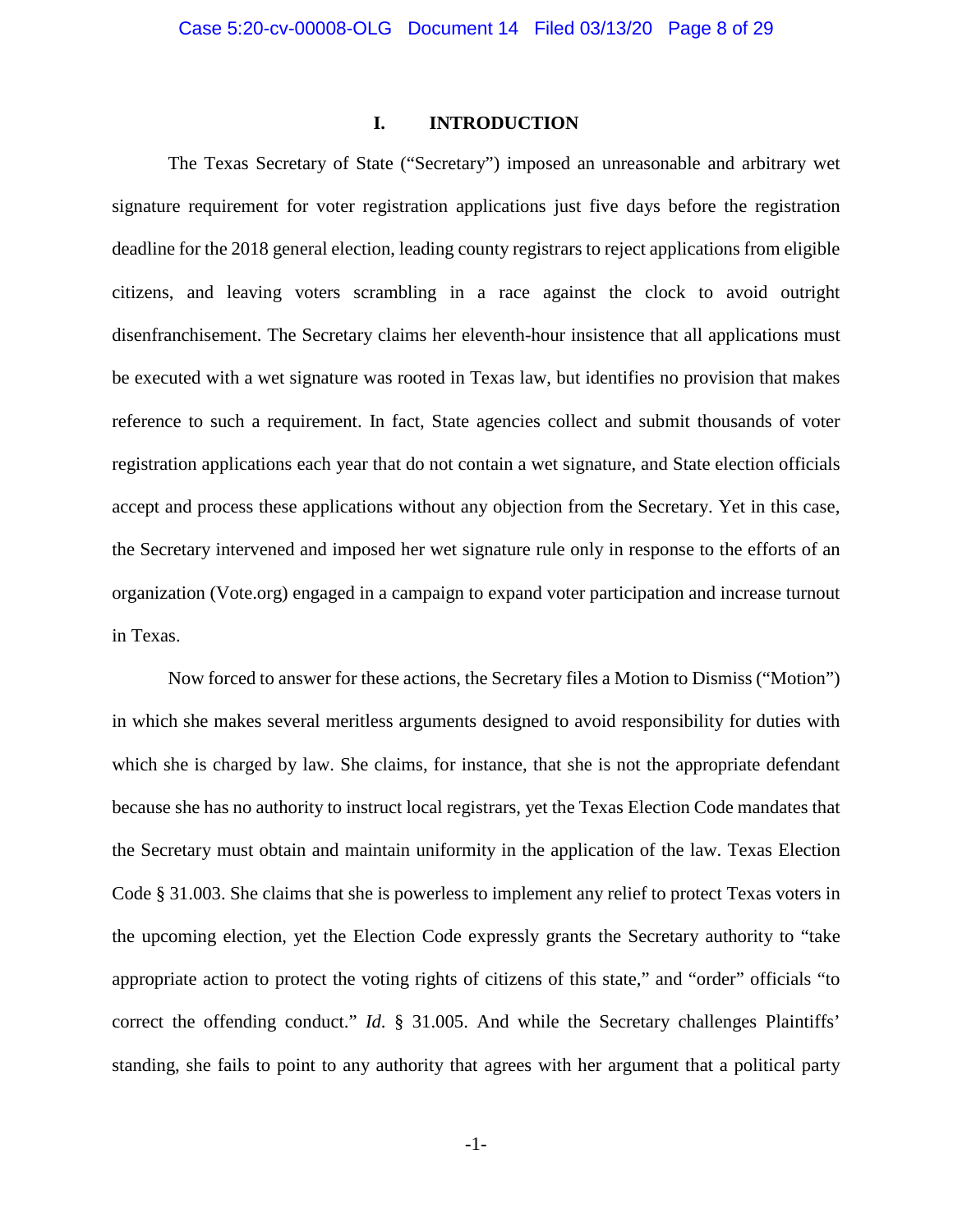#### Case 5:20-cv-00008-OLG Document 14 Filed 03/13/20 Page 9 of 29

cannot challenge laws that impair its electoral prospects or burden and disenfranchise its supporters, ignoring the legion of cases that say just the opposite.

<span id="page-8-5"></span>On the merits, the Secretary's Motion simply confirms that the wet signature rule serves no purpose that can justify the burden it imposes on Plaintiffs or the voters with whom they associate. Having admitted in prior litigation *before this Court* that election officials do not use "wet signatures" on voter registration applications for any purpose, the Secretary's claim that the wet signature rule combats fraud and helps maintain accurate voting rolls is clearly contrived for this lawsuit. *Stringer v. Pablos*, 320 F. Supp. 3d 862, 873-74 (W.D. Tex. 2018). And it is entirely unclear whether the Secretary's second asserted interest—maintaining the solemnity of voter registration—has ever been recognized as a legitimate government interest, much less a justification to burden the franchise. The wet signature rule is thus unsupported by any body of law, advances no legitimate government interest, and violates the constitutional rights of Plaintiffs, as well as their members and constituents. The Secretary's Motion to Dismiss should be denied.

#### <span id="page-8-6"></span><span id="page-8-4"></span><span id="page-8-3"></span><span id="page-8-2"></span>**II. STANDARD OF REVIEW**

#### <span id="page-8-1"></span><span id="page-8-0"></span>**A. Motion to Dismiss Under Rule 12(b)(1).**

On a motion to dismiss for lack of subject matter jurisdiction, this Court must accept all factual allegations in the complaint as true. *See Den Norske Stats Oljeselskap As v. HeereMac Vof*, 241 F.3d 420, 424 (5th Cir. 2001). The Court may consider "(1) the complaint alone; (2) the complaint supplemented by undisputed facts evidenced in the record; or (3) the complaint supplemented by undisputed facts plus the court's resolution of disputed facts." *Id*. As to standing, "[a]t the pleading stage, general factual allegations of injury resulting from the defendant's conduct may suffice" to establish standing. *Lujan v. Defs. of Wildlife*, 504 U.S. 555, 561 (1992). "Thus, [the court] will not dismiss for lack of standing if [it] reasonably can infer from the plaintiffs' general allegations" that they have standing. *Hotze v. Burwell*, 784 F.3d 984, 992 (5th Cir. 2015).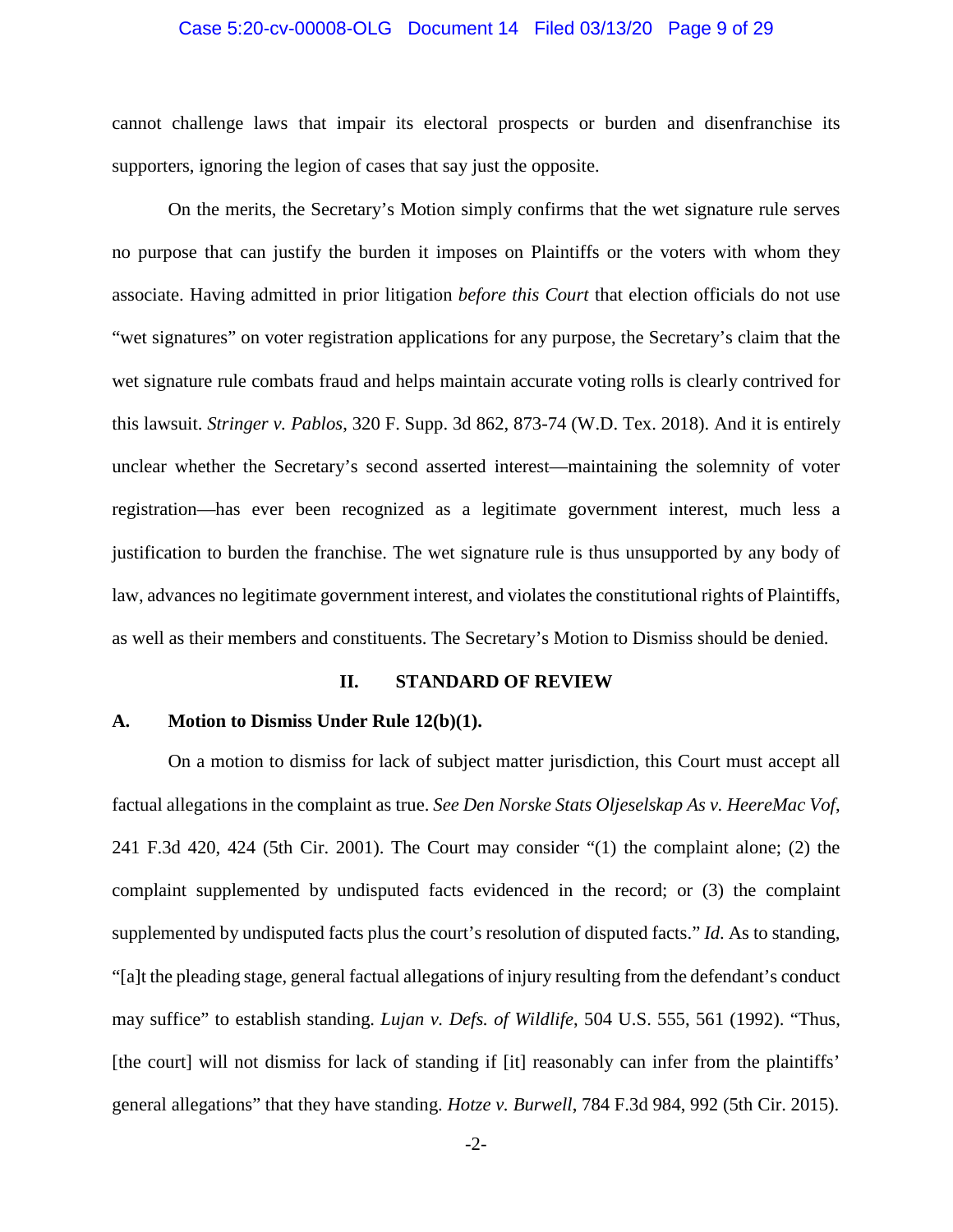## <span id="page-9-8"></span><span id="page-9-0"></span>**B. Motion to Dismiss Under Rule 12(b)(6).**

A court considering a motion to dismiss under Fed. R. Civ. P. 12(b)(6) must accept "all well-pleaded facts as true, viewing them in the light most favorable to the plaintiff." *Martin K. Eby Const. Co. v. Dall. Area Rapid Transit*, 369 F.3d 464, 467 (5th Cir. 2004). A claim should only be dismissed if a court determines that it is "beyond doubt" that the claimant cannot prove a plausible set of facts that support the claim and would justify relief. *See Bell Atl. Corp. v. Twombly*, 550 U.S. 544, 570 (2007). A motion to dismiss under Rule 12(b)(6) is generally disfavored and rarely granted. *Turner v. Pleasant*, 663 F.3d 770, 775 (5th Cir. 2011). "The court's review is limited to the complaint, any documents attached to the complaint, and any documents attached to the motion to dismiss that are central to the claim and referenced by the complaint." *Ironshore Eur. DAC v. Schiff Hardin, L.L.P.*, 912 F.3d 759, 763 (5th Cir. 2019).

#### <span id="page-9-6"></span><span id="page-9-5"></span><span id="page-9-4"></span>**III. ARGUMENT**

#### <span id="page-9-7"></span><span id="page-9-3"></span><span id="page-9-2"></span><span id="page-9-1"></span>**A. The Secretary is Texas's chief election officer and the correct defendant.**

#### **1. The Secretary caused, and has authority to redress, Plaintiffs' injuries.**

In suggesting that she is not the proper defendant, the Secretary misconstrues the nature of Plaintiffs' claims. Plaintiffs' lawsuit turns on whether the Secretary's interpretation and directive—that wet signatures are required for voter registration applications—is unlawful. It thus directly concerns actions taken *by the Secretary*, who is charged by law with "preparing . . . directives and instructions relating to . . . election laws," interpreting the Texas Election Code, and maintaining "uniformity in the application, operation, and interpretation of" the Code across the counties. Texas Election Code §§ 31.003, 31.004(a). But the Secretary obfuscates the issue, arguing she does not approve or reject applications. ECF No. 13 at 5. This red herring is easily disposed of by reference to the Amended Complaint, which clearly alleges that, "[b]y *interpreting*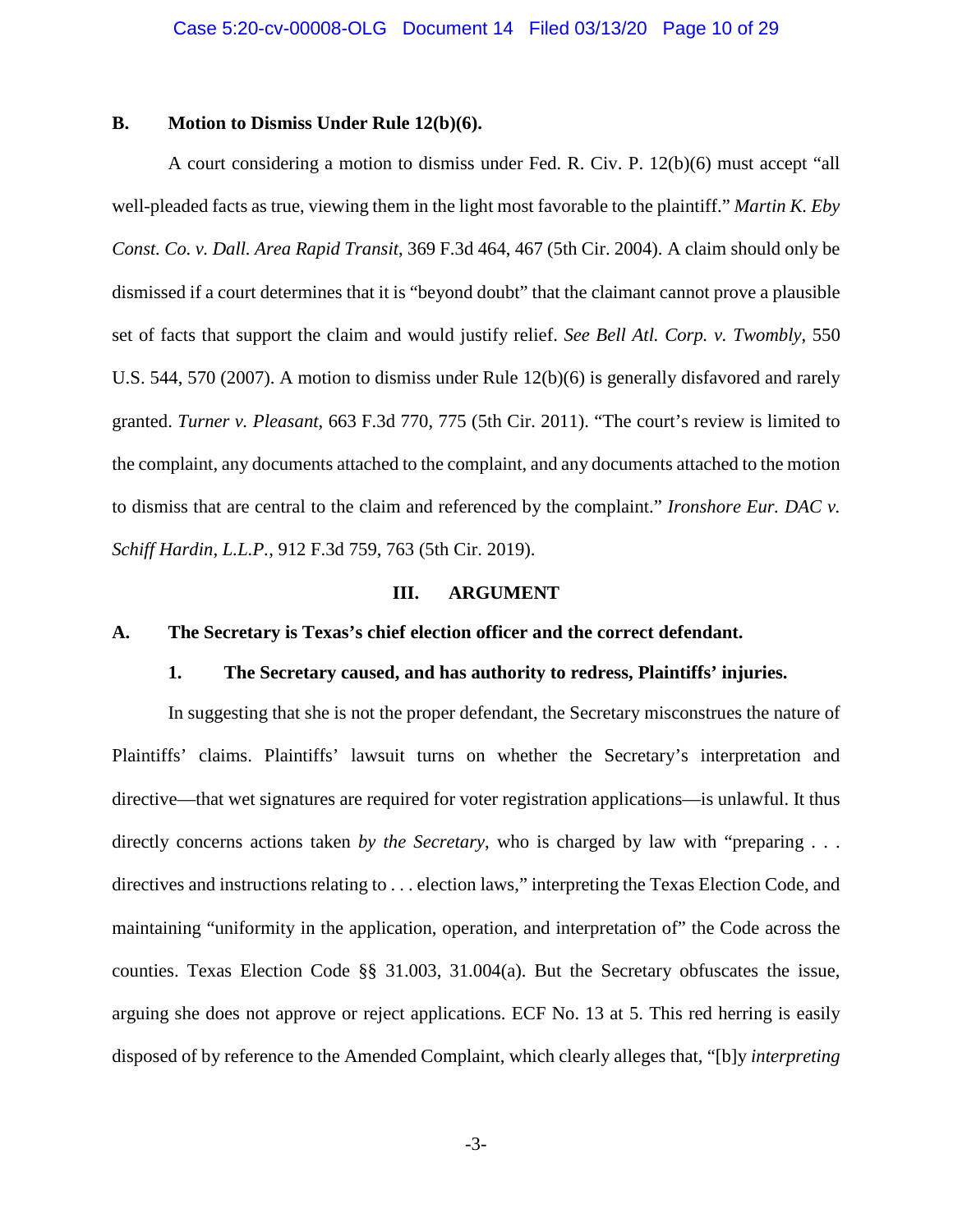#### Case 5:20-cv-00008-OLG Document 14 Filed 03/13/20 Page 11 of 29

Texas election laws to impose a wet signature rule, *the Secretary's guidance to election officials* imposes an undue burden on the right to vote[.]" Am. Compl. ¶ 37 (emphasis added).

<span id="page-10-3"></span><span id="page-10-2"></span><span id="page-10-0"></span>To the extent that Texas Election Code §§ 13.002(a) and 13.143(d-2) impose a wet signature rule apart from the Secretary's interpretation (a claim Plaintiffs refute), Plaintiffs challenge the constitutionality of those provisions in the alternative, Am. Compl. ¶ 38, and binding Fifth Circuit precedent establishes that such challenges to Texas election statutes are properly lodged against the Secretary. *OCA-Greater Houston v. Texas*, 867 F.3d 604, 613 (5th Cir. 2017) (quoting Texas Election Code § 31.001(a)); *see also United States v. Texas*, 422 F. Supp. 917, 921 (S.D. Tex. 1976). "The facial invalidity of a Texas election statute is, without question, fairly traceable to and redressable by the . . . Secretary of State, who serves as the 'chief election officer of the state.'" *OCA*, 867 F.3d at 613. To claim that the Secretary is not a proper defendant here asks this Court to ignore the Fifth Circuit's clear holding on this issue, which it cannot do. *Peregoy v. Amoco Prod. Co., a Div. of Standard Oil of Ind.*, 742 F. Supp. 372, 375 (E.D. Tex. 1990) ("This court is bound by decisions of the Court of Appeals for the Fifth Circuit.").

<span id="page-10-1"></span>The Secretary's description of her official duties further ignores portions of the Election Code that empower the Secretary to "take appropriate action to protect the voting rights of the citizens of this state from abuse by the authorities administering the states['] electoral processes," and to "order" local officials to "correct offending conduct" when performing official functions "in a manner that impedes the free exercise of a citizen's voting rights." Texas Election Code. § 31.005. Indeed, the Secretary's authority to issue orders to protect voting rights is accompanied by its own enforcement scheme: if an official "fails to comply, the secretary may seek enforcement . . . by a temporary restraining order or a writ of injunction or mandamus obtained through the attorney general." *Id*. Thus in addition to being the chief election official responsible for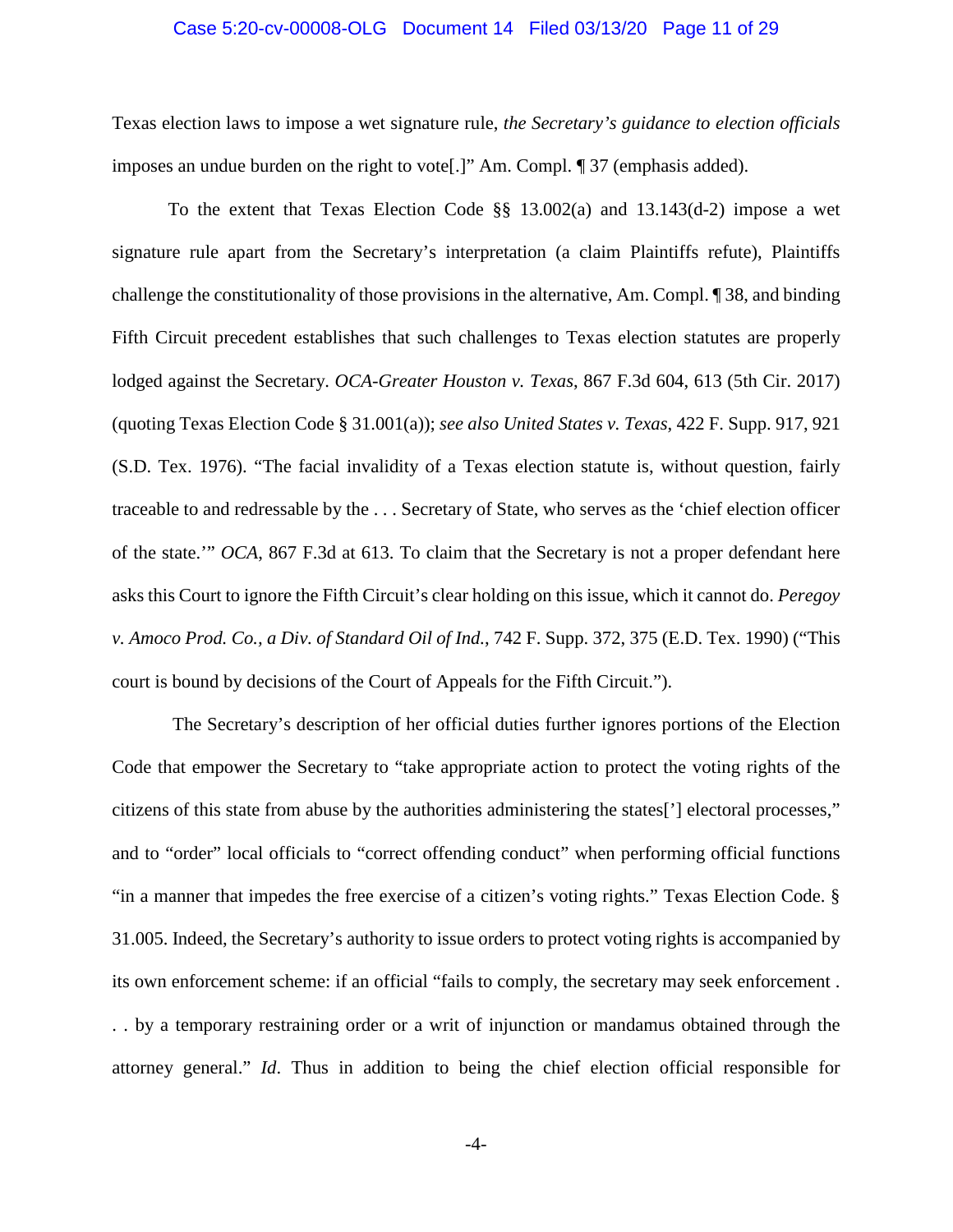#### Case 5:20-cv-00008-OLG Document 14 Filed 03/13/20 Page 12 of 29

maintaining uniformity in the application and interpretation of the Election Code, Texas law expressly authorizes the Secretary to remedy the voting rights violations identified in Plaintiffs' lawsuit and to implement their requested relief. *See id*. The Secretary is unquestionably the proper defendant to this lawsuit.

# <span id="page-11-5"></span><span id="page-11-3"></span>**2. Sovereign immunity does not shield the Secretary from liability.**

<span id="page-11-0"></span>The Secretary's mischaracterization of her authority and her willingness to ignore settled precedent spills over to her claim that the *Ex parte Young* doctrine does not apply here. *Ex parte Young* requires two steps: first, a "straightforward inquiry into whether the complaint alleges an ongoing violation of federal law and seeks relief properly characterized as prospective," *Verizon Md., Inc. v. Pub. Serv. Comm'n of Md.*, 535 U.S. 635, 645 (2002) (alterations incorporated), and second, consideration of whether the official in question has "'some connection' to the state law's enforcement and threaten[s] to exercise that authority." *Air Evac EMS, Inc. v. Tex., Dep't of Ins., Div. of Workers' Comp*., 851 F.3d 507, 517 (5th Cir. 2017).

<span id="page-11-4"></span><span id="page-11-2"></span><span id="page-11-1"></span>That analysis confirms that *Ex parte Young* applies, as Plaintiffs allege ongoing Fourteenth Amendment violations, seek declaratory and injunctive relief, and the Secretary is responsible for creating the challenged action. Am. Compl. ¶¶ 26-44; *id*. at Prayer for Relief. It cannot be true that the Secretary has no connection to her own directives and interpretations of state law, which state and local authorities follow in administering election laws. *See* Texas Election Code § 31.003. Here, the Secretary does not have just *some* connection to enforcing the wet signature rule, she is the single agent responsible for creating the rule itself. *See*, *e.g.*, *League of Women Voters of Fla., Inc., v. Detzner*, 314 F. Supp. 3d 1205, 1213 (N.D. Fla. 2018) ("Simply stated, a federal court can review a state official's interpretation of—or gloss over—state law when it is alleged to violate the United States Constitution."); *see also Valles v. Lynaugh*, 835 F.2d 126, 128 (5th Cir. 1988) (federal court will review state's interpretation of state law if the interpretation violates the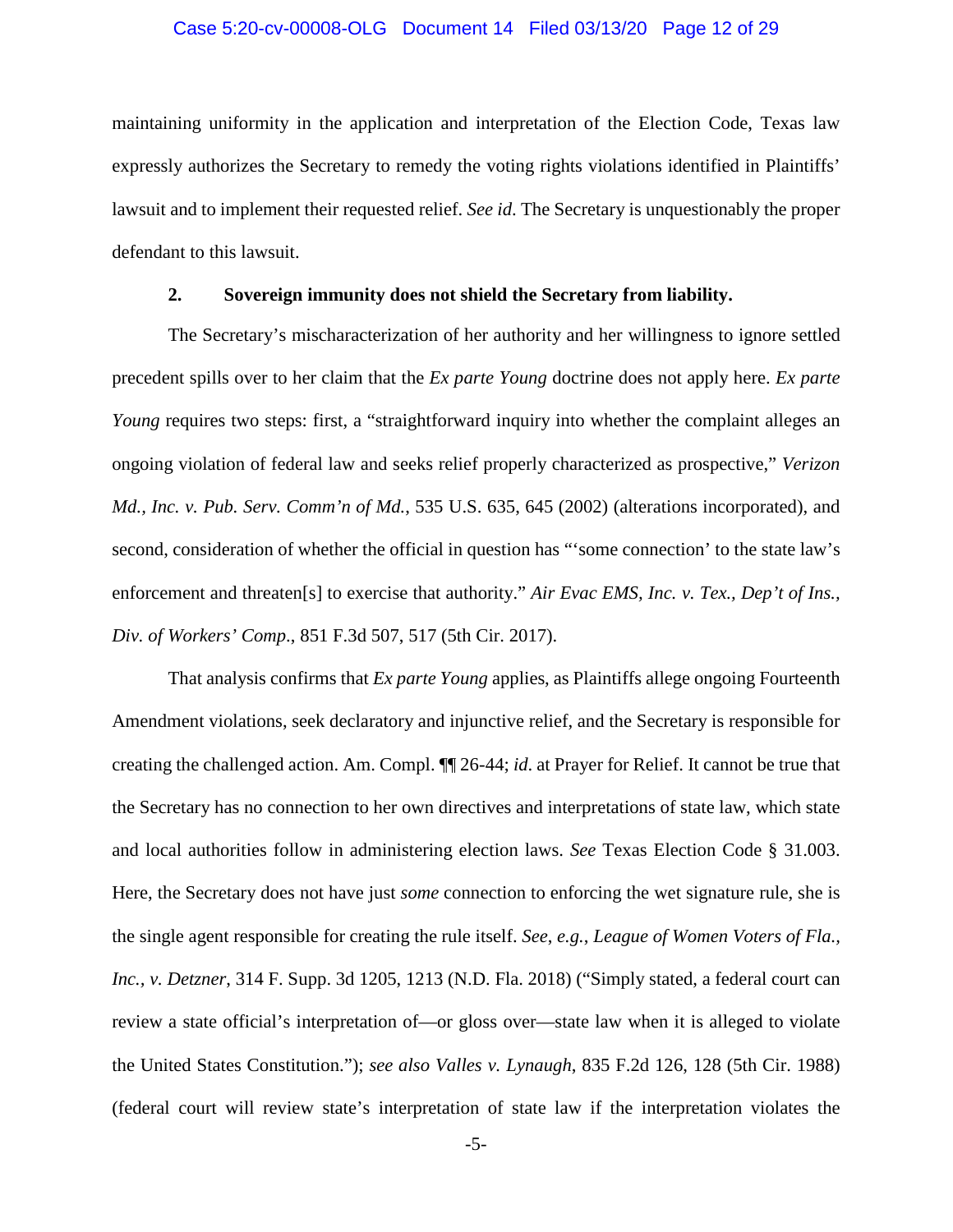#### Case 5:20-cv-00008-OLG Document 14 Filed 03/13/20 Page 13 of 29

Constitution). Plaintiffs allege that the Secretary imposed the wet signature rule in connection with her authority to "assist and advise all election authorities with regard to the application, operation, and interpretation of this code and of the election laws outside this code." Texas Election Code Ann. § 31.004. In doing so, the Secretary was acting pursuant to her power to "obtain and maintain uniformity in the application, operation, and interpretation of [the Election Code] and of the election laws outside th[e] code," Texas Election Code Ann. § 31.003, and counties followed suit by subsequently rejecting such applications because of the wet signature rule, Am Compl. ¶¶ 19- 20.

<span id="page-12-1"></span>To the extent the Election Code has a wet signature requirement (and it does not), the exception to *Ex parte Young* still applies because the Secretary's actions are connected to her duty to enforce the law. *OCA* forecloses the Secretary's attempt to suggest otherwise. 867 F.3d at 613. There, the Fifth Circuit distinguished *Okpalobi v. Foster*, 244 F. 3d 405—"where the defendants had no enforcement connection with the challenged statute"—from the plaintiffs' facial challenge to the election code, finding that the Texas Secretary of State, as the chief election officer, "is instructed by statute to obtain and maintain uniformity in the application, operation and interpretation of [the election] code . . . ." *Id*. (quotation marks omitted); *K.P. v. LeBlanc*, 627 F.3d 115, 124 (5th Cir. 2010); Texas Election Code § 31.003. That is precisely what the Secretary did, as confirmed by her spokesman, when she instructed local registrars on the purported enforcement of section 13.002 by advising them that the Vote.org applications were invalid. *See* Am. Compl. ¶ 18; *see also id*. ¶ 19 (County would have accepted Vote.org applications absent Secretary's direction).

<span id="page-12-0"></span>By focusing solely on the fact that she does not approve or reject applications, the Secretary misapplies the doctrine and again ignores binding precedent. The Fifth Circuit has explained that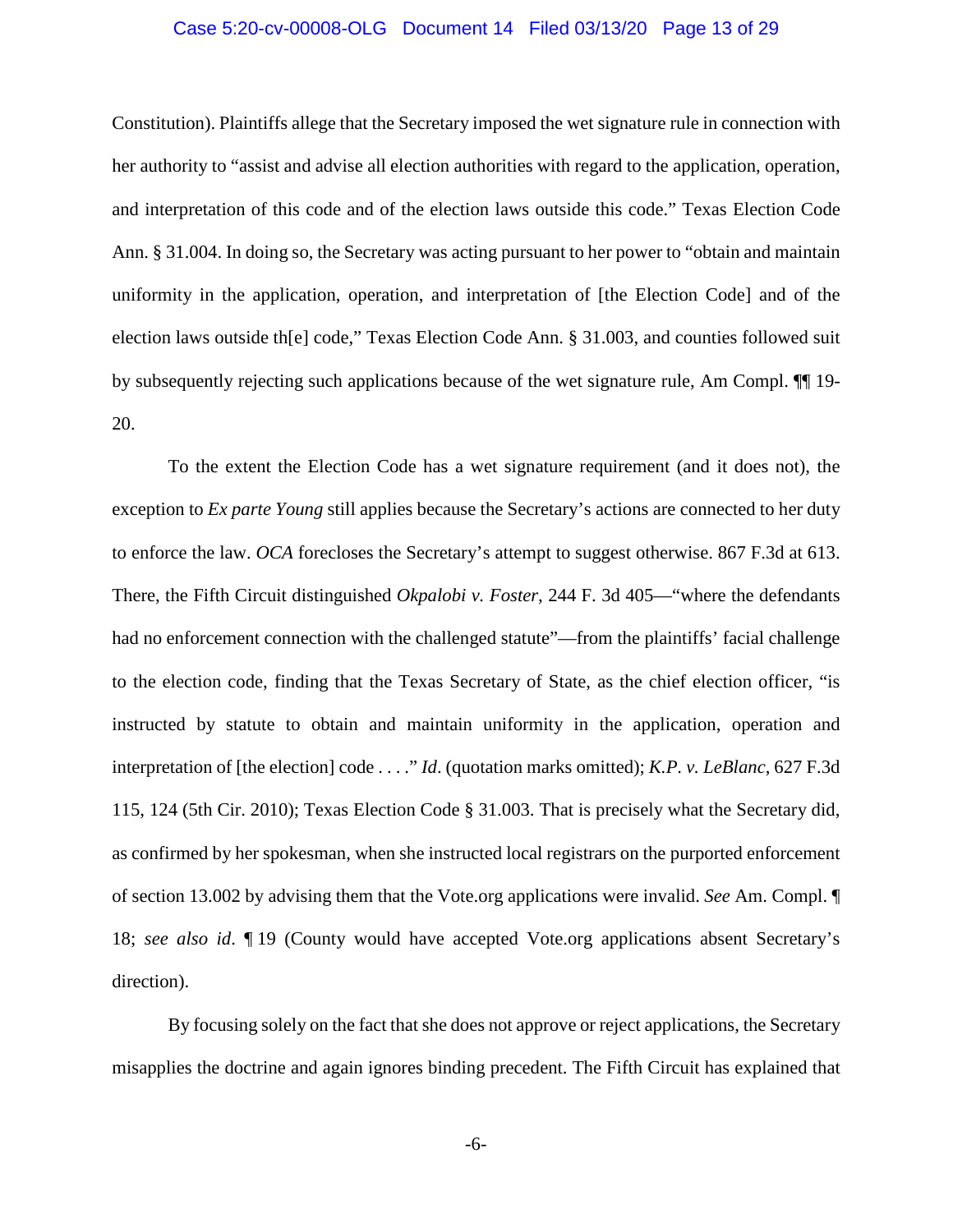#### Case 5:20-cv-00008-OLG Document 14 Filed 03/13/20 Page 14 of 29

<span id="page-13-0"></span>the type of "direct enforcement found in *Ex parte Young* . . . is not required," because plaintiffs need only establish a "connection to the enforcement," which is demonstrated when the official "effectively ensures the [statutory] scheme is enforced" or engages in actions, pursuant to the statute, that constrain the plaintiffs. *Air Evac EMS*, 851 F.3d at 519. "The fact that the state officer, by virtue of his office, has some connection with the enforcement of the act, is the important and material fact, and whether it arises out of the general law, or is specially created by the act itself, is not material so long as it exists." *K.P.*, 627 F.3d at 124. Thus, it does not matter whether the Secretary personally reviews voter registration application signatures; it is sufficient that she directed local officials on the statute's interpretation and effectively ensured that it was universally enforced to Plaintiffs' detriment. *See Air Evac EMS*, 851 F.3d at 519.

<span id="page-13-2"></span><span id="page-13-1"></span>While the Secretary attempts to distance herself from her statutory duty to ensure uniform enforcement of the Election Code, her arguments lack merit. She contends, for instance, that "obtain[ing] and maintain[ing] uniformity" is merely a "goal" that she has no power to achieve, ECF No. 13 at 6, yet that description of her role is irreconcilable with section 31.003's plain language. The statute's use of the word "shall" in establishing the Secretary's duties makes clear that it imposes a legal mandate. *See* Texas Election Code § 31.003 ("The secretary of state shall obtain and maintain uniformity . . . the secretary shall prepare . . . written directives and instructions); *see also Valdez v. Cockrell*, 274 F.3d 941, 951 (5th Cir. 2001) ("The word 'shall' is mandatory in meaning."). The Secretary also contests, but stops short of denying, that she instructed local registrars not to accept the Vote.org registration applications. ECF No. 13 at 4-5. And she does not refute that her own spokesman acknowledged that the Secretary instructed counties to inform the Vote.org applicants that their applications were incomplete. Am. Compl. ¶¶ 1, 18. The Secretary's arguments merely reject Plaintiffs' factual allegations and thus provide no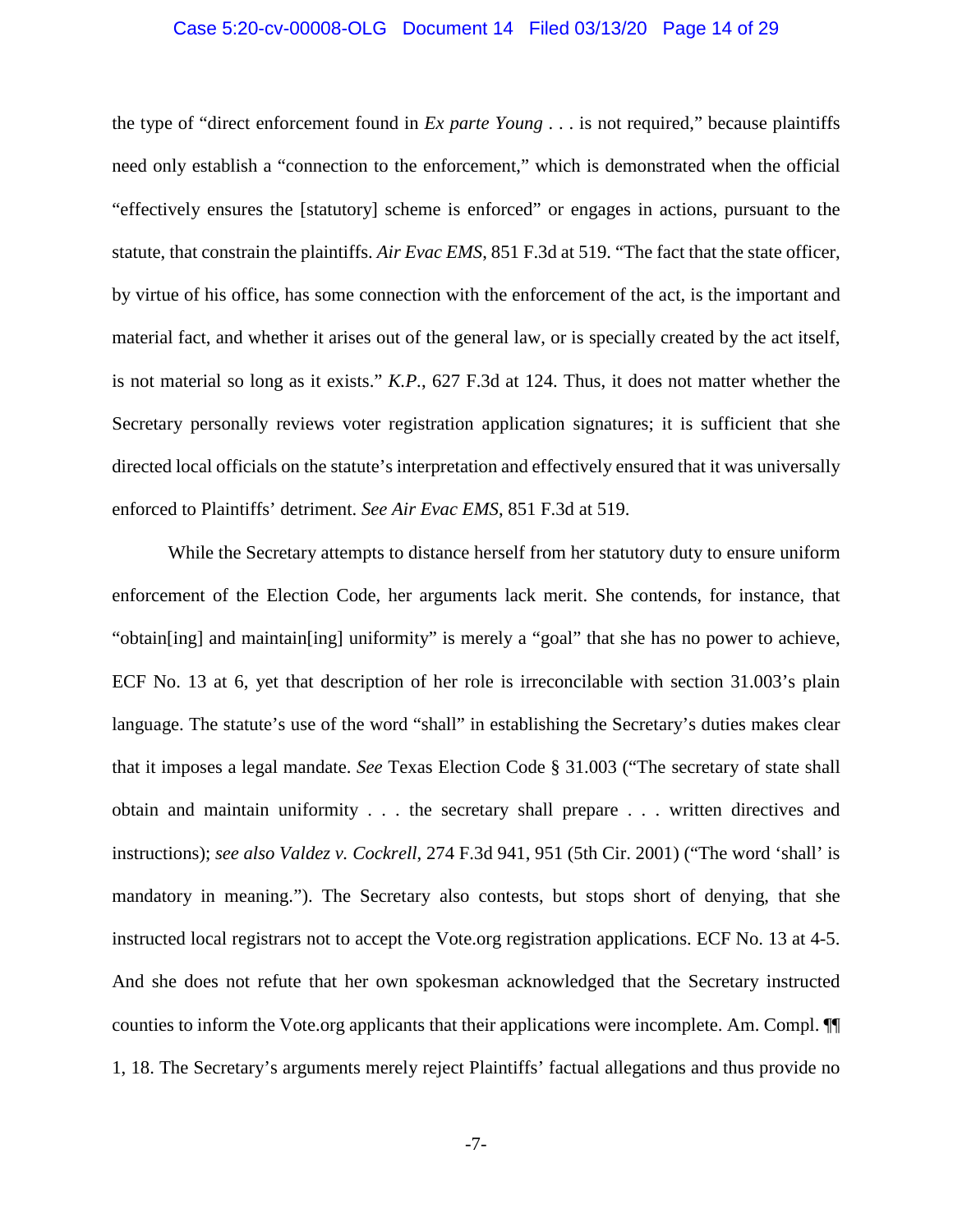#### <span id="page-14-3"></span>Case 5:20-cv-00008-OLG Document 14 Filed 03/13/20 Page 15 of 29

grounds for dismissal. *See Choice Inc. of Texas v. Greenstein*, 691 F.3d 710, 714 (5th Cir. 2012) ("In assessing jurisdiction, the district court is to accept as true the allegations and facts set forth in the complaint.").

<span id="page-14-10"></span><span id="page-14-5"></span><span id="page-14-2"></span>Finally, the Secretary's attempt to exclude "injunctions directing 'affirmative action'" from *Ex parte Young*'s reach is plainly wrong, as demonstrated by the long line of cases applying the doctrine in suits imposing mandatory injunctions. *See, e.g.*, *Verizon Md.*, 535 U.S. at 640; *Air Evac EMS, Inc*., 851 F.3d at 521; *Green Valley Special Util. Dist. v. Walker*, 324 F.R.D. 176, 187 (W.D. Tex. 2018); *Hall v. Louisiana*, 983 F. Supp. 2d 820, 832 (M.D. La. 2013). By contrast, the Secretary relies on cherrypicked quotes from cases that did not even apply the rule that she advances, none of which prevent the Court from granting Plaintiffs' requested injunction.

#### <span id="page-14-6"></span><span id="page-14-0"></span>**B. Plaintiffs have standing to challenge the wet signature rule.**

All three Plaintiffs easily meet the requirements for Article III standing, as each has suffered and will continue to suffer legally cognizable injuries because of the Secretary's actions. To establish Article III standing, a plaintiff must show (1) an "injury in fact" that is concrete, particularized, and actual or imminent; (2) that the injury is "fairly traceable" to the challenged conduct of the defendant; and (3) that it is likely that the injury can be redressed by a favorable decision. *Lujan*, 504 U.S. at 560-61; *Friends of the Earth, Inc. V. Laidlaw Envtl. Servs., Inc.*, 528 U.S. 167, 180-81 (2000). Because Plaintiffs seek injunctive relief, only one party need have Article III standing for the case to proceed. *See Rumsfeld v. Forum for Acad. & Institutional Rights, Inc.*, 547 U.S. 47, 52 n.2 (2006); *Texas v. United States*, 945 F.3d 355, 377–78 (5th Cir. 2019).

#### <span id="page-14-9"></span><span id="page-14-8"></span><span id="page-14-7"></span><span id="page-14-4"></span>**1. Plaintiffs have established organizational and associational standing.**

<span id="page-14-1"></span>Plaintiffs have direct organizational standing because the wet signature rule impairs their mission of electing Democrats to the U.S. Senate, U.S. House of Representatives, and to Democratic offices throughout Texas, and requires Plaintiffs to divert significant resources to their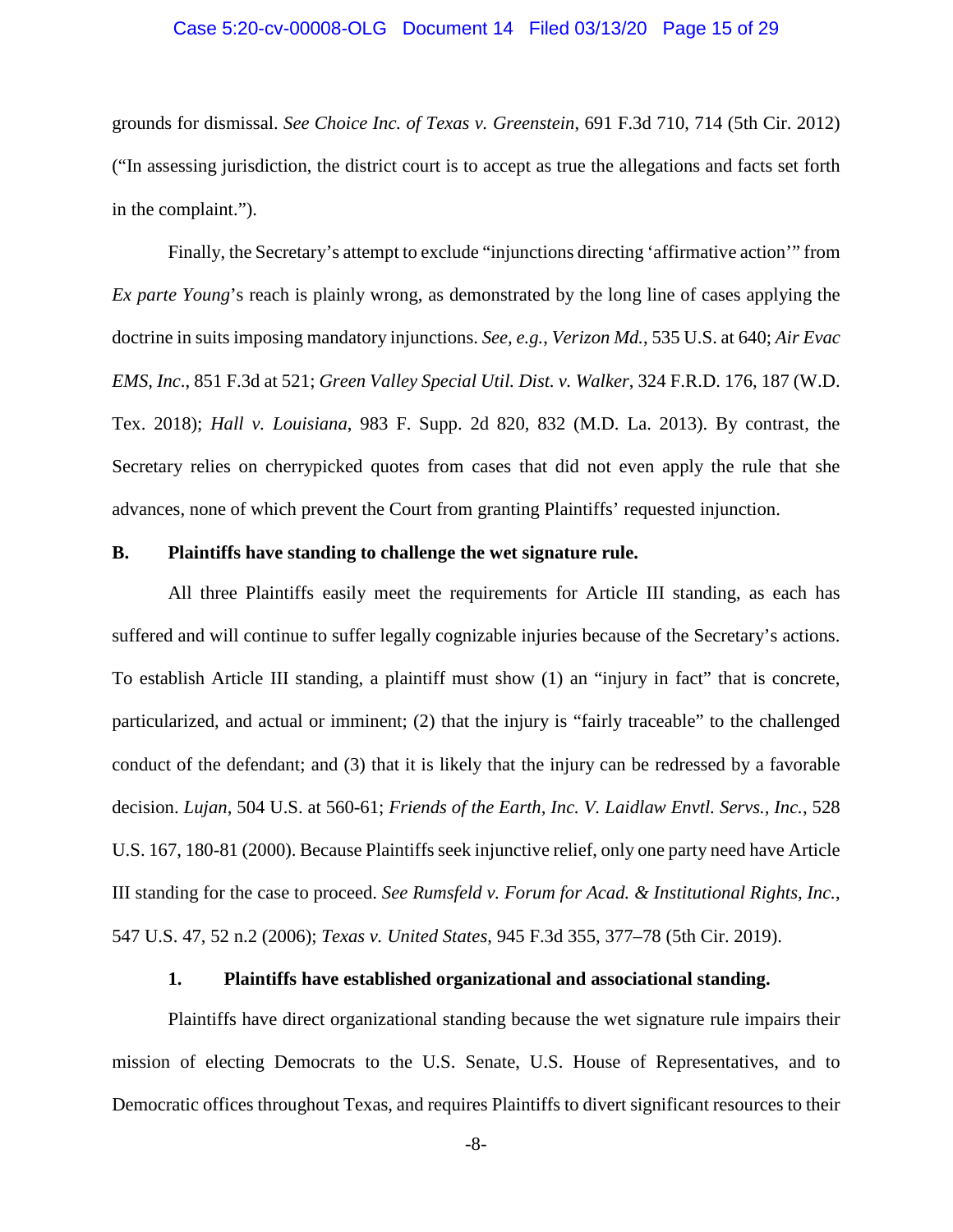#### Case 5:20-cv-00008-OLG Document 14 Filed 03/13/20 Page 16 of 29

voter registration activities in order to counteract the unconstitutional burdens imposed by the rule. *See* Am. Compl. ¶¶ 8-14. Plaintiffs have also demonstrated representative or associational standing to challenge the Secretary's conduct on behalf of Texas voters who intend to support their candidates in elections for offices across the state in the 2020 general election and will be burdened by the wet signature rule, as well as on behalf of the candidates they endorsed and support.

<span id="page-15-0"></span>The Supreme Court has long recognized that a direct organizational injury is cognizable in two ways: (1) a diversion of organizational resources to identify or counteract the allegedly unlawful action, or (2) frustration of the organization's mission. *Havens Realty Corp. v. Coleman*, 455 U.S. 363, 379 (1982). And the Fifth Circuit has affirmed that "an organization may establish injury in fact by showing that it had diverted significant resources to counteract the defendant's conduct; hence, the defendant's conduct significantly and 'perceptibly impaired' the organization's ability to provide its 'activities—with the consequent drain on the organization's resources.'" *NAACP v. City of Kyle, Tex*., 626 F.3d 233, 238 (5th Cir. 2010) (quoting *Havens Realty Corp*., 455 U.S. at 379).

<span id="page-15-1"></span>Plaintiffs easily meet this standard. The Complaint alleges concrete and particularized facts for all Plaintiffs that demonstrate the impairment of their mission and consequent diversion-ofresources from other specific organizational priorities to counteract the burdens the wet signature rule imposes on the voters with whom they associate. Am. Compl. ¶¶ 8-14. For example, TDP has invested significant resources in voter engagement efforts to register over 2.5 million unregistered, eligible Democratic voters. Am. Compl. ¶ 9. But the Secretary's wet signature rule limits the effectiveness of TDP's efforts and makes its registration program more difficult, expensive, and time consuming. *Id*. Now TDP must divert funds to obtaining a wet signature on every single application and to assist voters whose applications were rejected, and who may be unaware or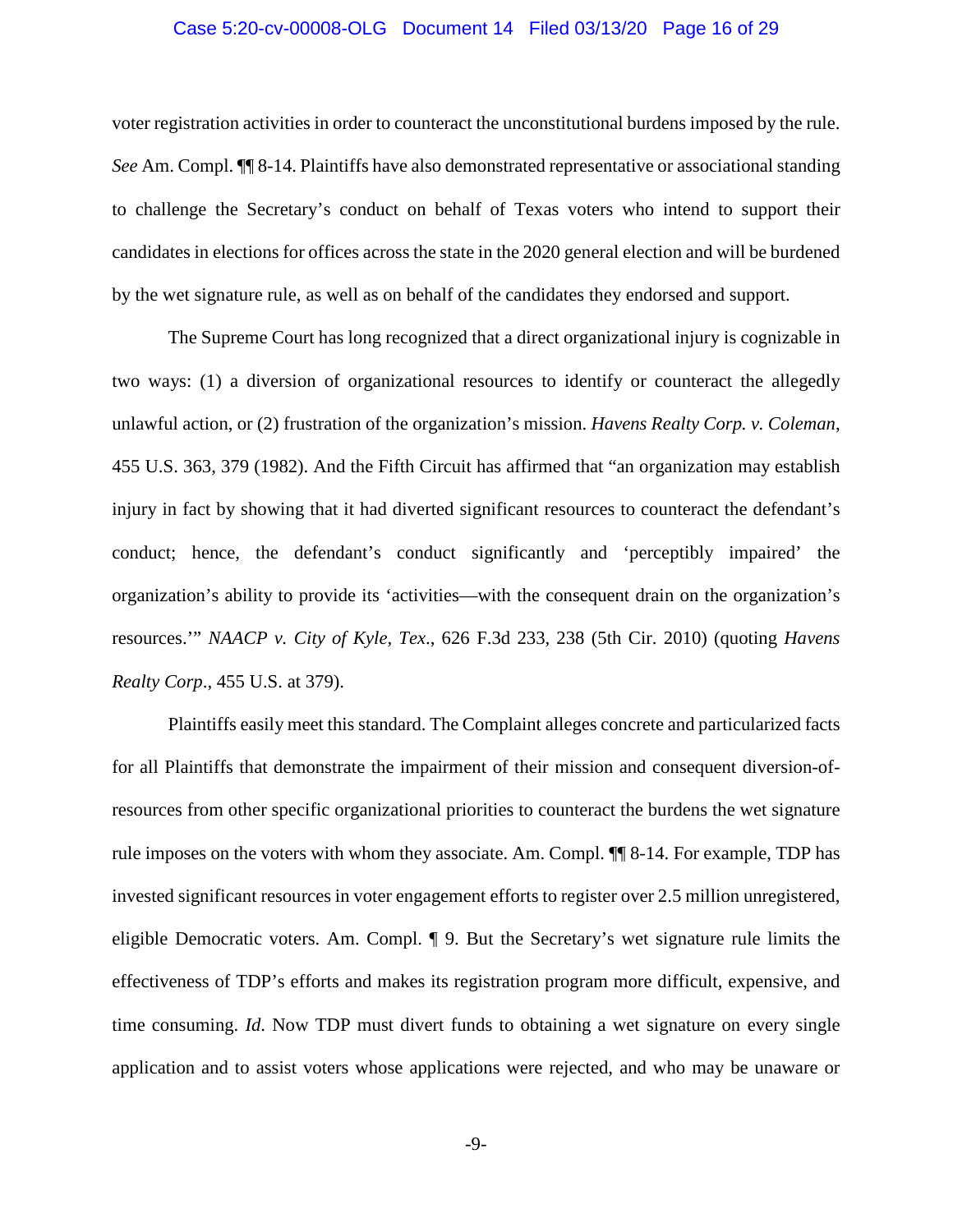#### Case 5:20-cv-00008-OLG Document 14 Filed 03/13/20 Page 17 of 29

confused about their registration status and the steps they must take to ensure they are registered. Am. Compl.  $\llbracket$  10. DSCC and DCCC similarly plan to invest millions of dollars to support the Democratic nominees in upcoming United States Senate and Congressional races. Am. Compl. ¶ 11. Like TDP, registering Democratic voters is instrumental to their mission and DCCC has already committed hundreds of thousands of dollars to increase voter registration among eligible Texans. *Id*. ¶ 13. The wet signature requirement requires them to divert resources to ensure eligible voters comply, and to assist those whose applications are rejected under the rule—none of which are "routine activities" as the Secretary suggests. *Id*. ¶¶ 11-14. These are precisely the kinds of injuries that confer standing on organizational plaintiffs. *See OCA*, 867 F.3d at 610-13 (finding standing where OCA had to counteract the effect of Texas's unlawful restriction and was forced to divert resources educating voters to ensure they would not be denied their rights). *See also Crawford v. Marion Cty. Election Bd*., 553 U.S. 181, 189 n.7 (2008) (agreeing with Seventh Circuit that state Democratic party had standing to challenge law requiring government-issued photo identification to vote); *TDP v. Benkiser*, 459 F.3d 582, 585-86 (5th Cir. 2006) (holding TDP had standing to challenge state action based on harmed electoral prospects).

<span id="page-16-3"></span><span id="page-16-2"></span><span id="page-16-1"></span><span id="page-16-0"></span>Despite the long line of cases conferring standing on political parties and organizations in voting rights cases, the Secretary grounds her theory of organizational standing on a D.C. Circuit decision which found that a labor union lacked standing to challenge the constitutionality of the Line Item Veto Act. *See Nat'l Treasury Emps. Union v. United States*, 101 F.3d 1423, 1430 (D.C. Cir. 1996)*.* The comparison the Secretary tries to draw is inapt. It is one thing to suggest that an Act concerning the President's line item veto power is insufficiently related to a labor union's mission for standing purposes, *see id*., but to apply that reasoning to a political party or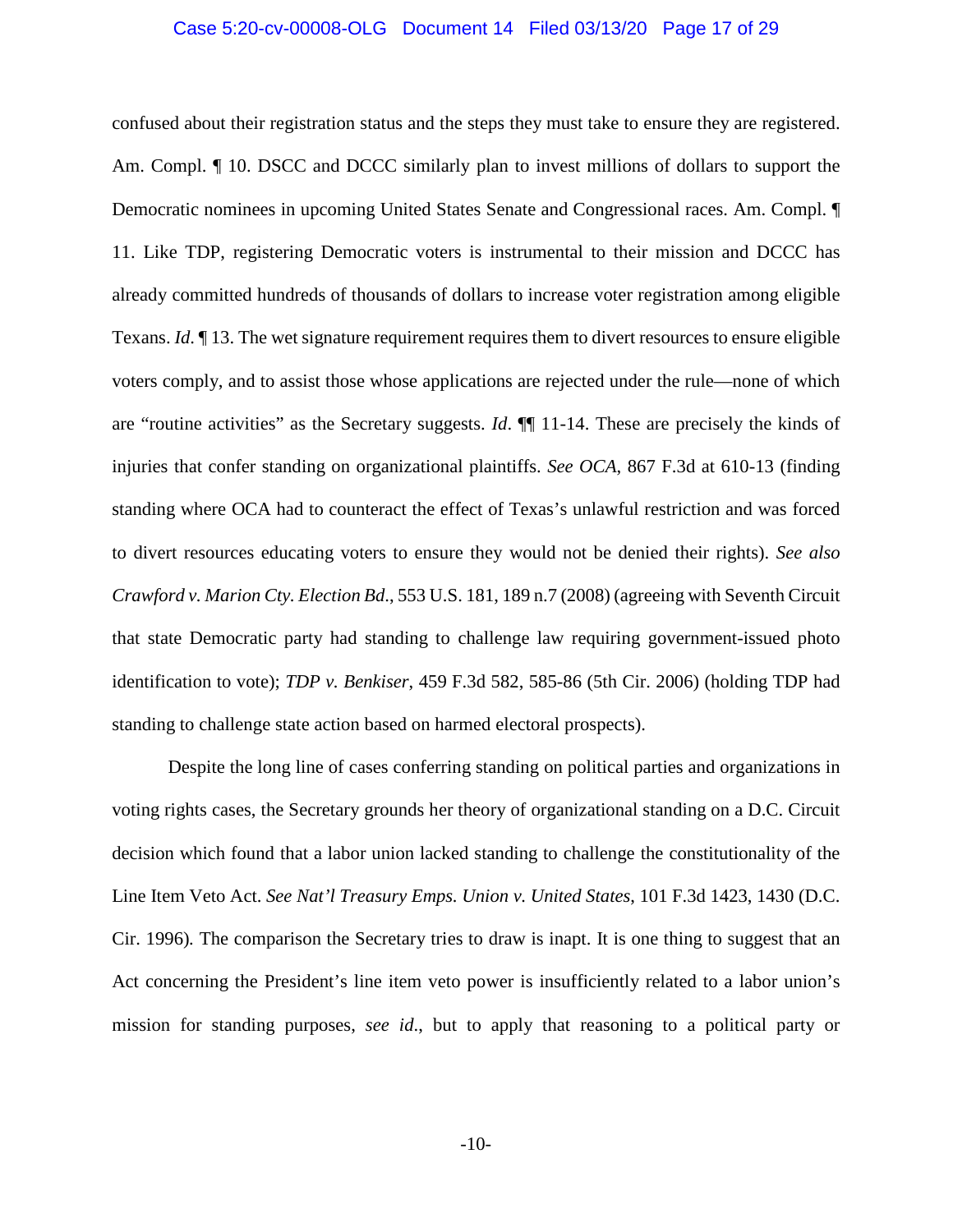#### Case 5:20-cv-00008-OLG Document 14 Filed 03/13/20 Page 18 of 29

organization, challenging laws that burden its voters, is a logical leap that contradicts well-settled and directly applicable precedent. *See supra*.

<span id="page-17-1"></span>Plaintiffs have also demonstrated representative or associational standing, which allows an organization to bring suit when: "(1) the association's members [or constituency] would independently meet the Article III standing requirements; (2) the interests the association seeks to protect are germane to the purpose of the organization; and (3) neither the claim asserted nor the relief requested requires participation of individual members." *Benkiser*, 459 F.3d at 587 (quoting *Hunt v. Wash. State Apple Advert. Comm'n*, 432 U.S. 333, 343 (1977)). Each Plaintiff meets this test on behalf of both voters who intend to support Democratic candidates for offices across Texas in the 2020 general election, and also on behalf of the candidates Plaintiffs have endorsed and support. *See* Am. Compl. ¶¶ 8-14.

<span id="page-17-2"></span><span id="page-17-0"></span>The Secretary appears to suggest that Plaintiffs must name the individuals on whose behalf they assert associational standing, which misconstrues the pleading standards (along with the associational standing doctrine). The vast body of applicable case law makes clear there is no such requirement. As the Fifth Circuit explained, "[w]e are aware of no precedent holding that an association must set forth the name of a particular member in its complaint in order to survive a Rule 12(b)(1) motion to dismiss based on lack of associational standing," *Hancock Cty. Bd. of Supervisors v. Ruhr*, 487 F. App'x 189, 198 (5th Cir. 2012), and the Secretary has not identified any authority that imposes her proposed heightened pleading requirement. Further, the Secretary ignores that Plaintiffs have clearly stated that they represent Democratic candidates running for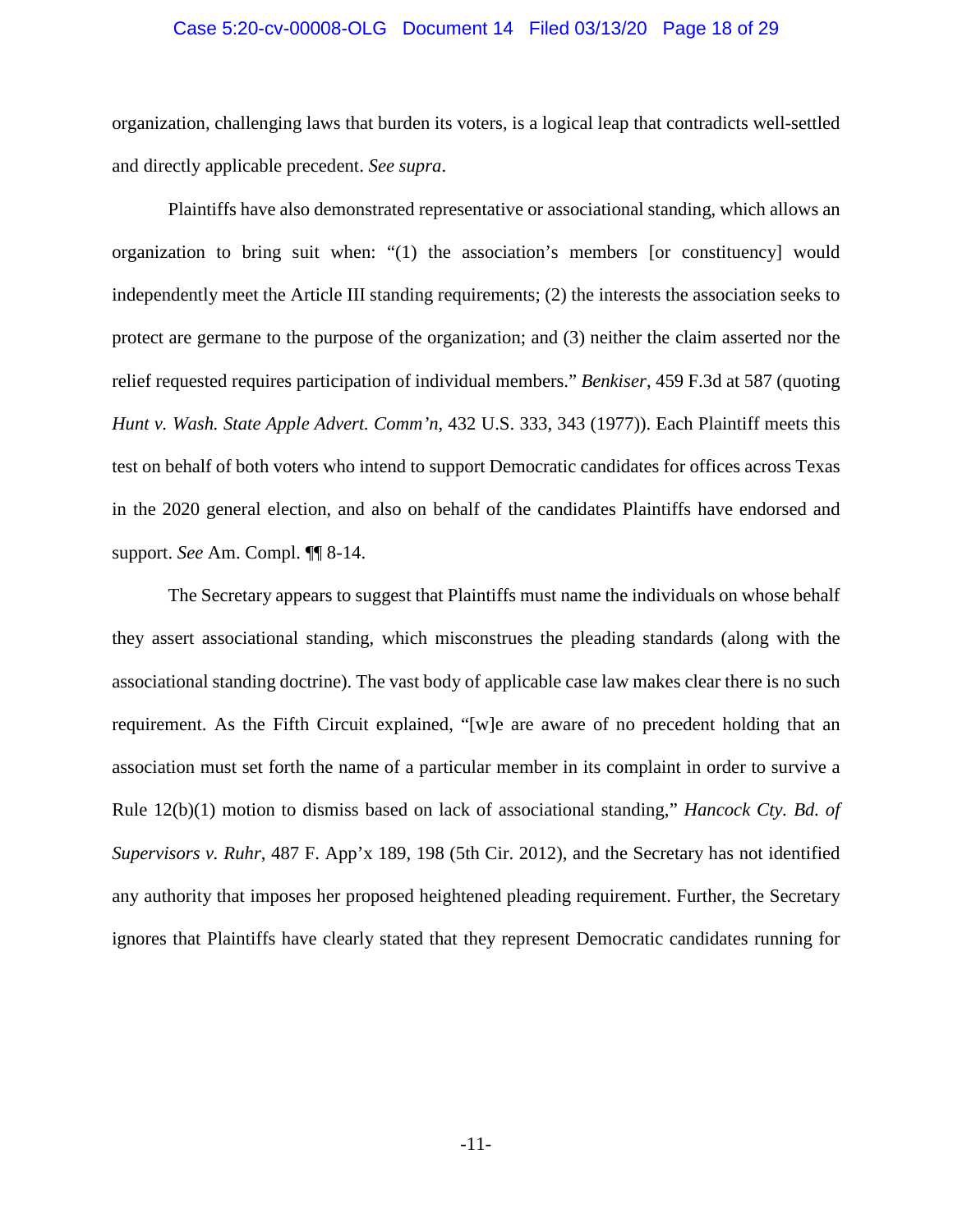#### <span id="page-18-4"></span>Case 5:20-cv-00008-OLG Document 14 Filed 03/13/20 Page 19 of 29

election in Texas in 2020. Am. Compl. ¶¶ 8-14. Thus, to the extent there is a requirement that they name specific individuals on whose behalf they seek relief, Plaintiffs have satisfied it.<sup>[1](#page-18-10)</sup>

<span id="page-18-5"></span>Nor is an organization required to have a formal membership structure to assert standing on behalf of its constituents or supporters. *See Hunt*, 432 U.S. at 345 (finding associational standing satisfied by organization based on indicia of membership); *see also Friends for the Earth, Inc. v. Chevron Chem. Co.*, 129 F.3d 826, 829 (5th Cir. 1997) (finding associational standing satisfied even though plaintiff did not have formal membership requirements). Plaintiffs have representational standing to sue in the place of their voters and supporters who intend to register to vote and support Democratic candidates on the ballot in Texas in the 2020 general election. Consistent with this doctrine, courts have repeatedly held that, in the voting rights context, "political parties have standing to assert, at least, the rights of its members who will vote in an upcoming election." *Fla. Democratic Party v. Scott*, 215 F. Supp. 3d 1250, 1254 (N.D. Fla. 2016); *see also*, *e.g.*, *Crawford*, 472 F.3d at 951; *Sandusky Cty. Democratic Party v. Blackwell*, 387 F.3d 565, 574 (6th Cir. 2004); *Bay Cty. Democratic Party v. Land*, 347 F. Supp. 2d 404, 422 (E.D. Mich. 2004).

<span id="page-18-9"></span><span id="page-18-7"></span><span id="page-18-3"></span><span id="page-18-2"></span><span id="page-18-1"></span>Plaintiffs also have standing on behalf of the candidates they have endorsed and are organized to support. Such candidates would have standing "for similar reasons that the TDP [and party committees] ha[ve] direct standing," because the challenged law threatens "election prospects and campaign coffers." *Benkiser*, 459 F.3d at 587. Where a candidate has standing to assert a claim, the candidate's party has associational standing to do so on his behalf—the

<span id="page-18-10"></span><span id="page-18-8"></span><span id="page-18-6"></span><span id="page-18-0"></span> <sup>1</sup> The Secretary cites *Summers v. Earth Island Institute*, 555 U.S. 488, 499 (2009) and *City of Kyle*, 626 F.3d at 237 in support of this argument, but neither stands for the proposition that Plaintiffs must name its members in the complaint. At most these cases examine the sufficiency of evidence of injured members; the absence of such evidence at the pleading stage is not grounds for dismissal. *See, e.g., Ala. Legislative Black Caucus v. Alabama*, 135 S. Ct. 1257, 1269 (2015).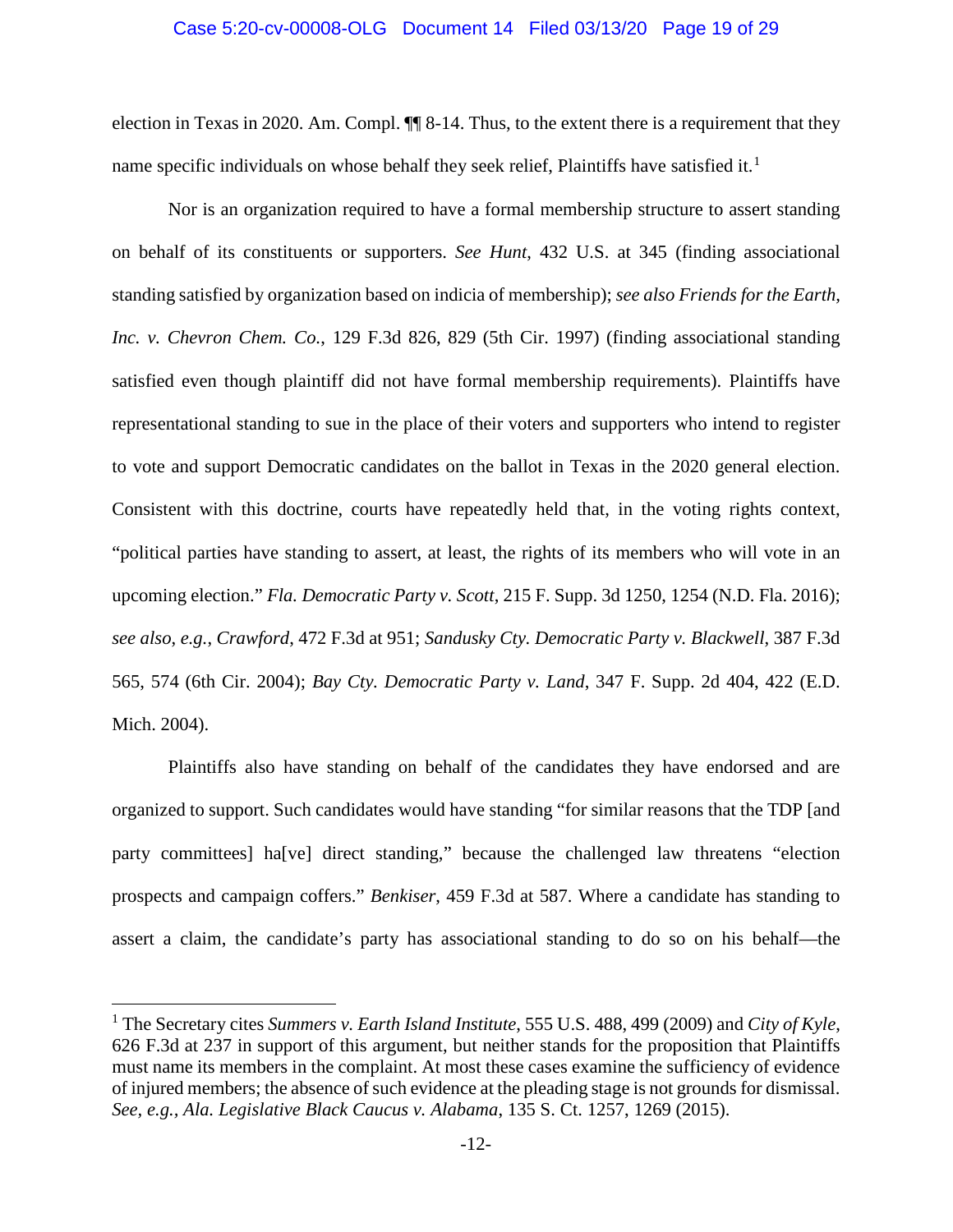#### Case 5:20-cv-00008-OLG Document 14 Filed 03/13/20 Page 20 of 29

candidate's "interests are fully represented by the [party]; after the primary election, a candidate steps into the shoes of [their] party, and their interests are identical. As well, the type of relief sought, *i.e.*, an injunction, will inure to [the candidate's] benefit." *Id.* at 588 (citations omitted).

## <span id="page-19-5"></span>**2. Plaintiffs established statutory standing.**

<span id="page-19-0"></span>The Secretary suggests that organizations are categorically barred from suing under Section 1983; yet that theory contradicts settled law. The statutory standing inquiry asks courts "to determine, using traditional tools of statutory interpretation, whether a legislatively conferred cause of action encompasses a particular plaintiff's claim." *Lexmark Int'l, Inc. v. Static Control Components, Inc*., 572 U.S. 118, 127 (2014). In other words, statutory standing requires that the plaintiff bringing suit under a statute establish that she is "within the class of plaintiffs whom Congress has authorized to sue." *Id*. at 127-28

<span id="page-19-4"></span><span id="page-19-3"></span><span id="page-19-2"></span><span id="page-19-1"></span>The Fifth Circuit has expressly interpreted Section 1983 to allow suits by organizations that have established associational standing. *Ass'n of Am. Physicians & Surgeons, Inc. v. Tex. Med. Bd.*, 627 F.3d 547, 551 (5th Cir. 2010) (nonprofit had standing to assert § 1983 claims on behalf of members in seeking prospective declaratory and injunctive relief); *see also Church of Scientology of Cal. v. Cazares*, 638 F.2d 1272, 1278 (5th Cir. 1981); *Allee v. Medrano*, 416 U.S. 802, 819 n.13 (1974); *Jornaleros de Las Palmas v. City of League City*, 945 F. Supp. 2d 779, 800 (S.D. Tex. 2013). The Secretary relies on cases that merely illustrate the general prohibition on individual, third-party standing, but they are inapposite because they do not involve organizations that assert associational standing. As explained, *see supra* B.1., Plaintiffs have demonstrated associational standing, which forecloses the Secretary's "statutory standing" defense, and easily distinguishes this case from the authorities the Secretary cites.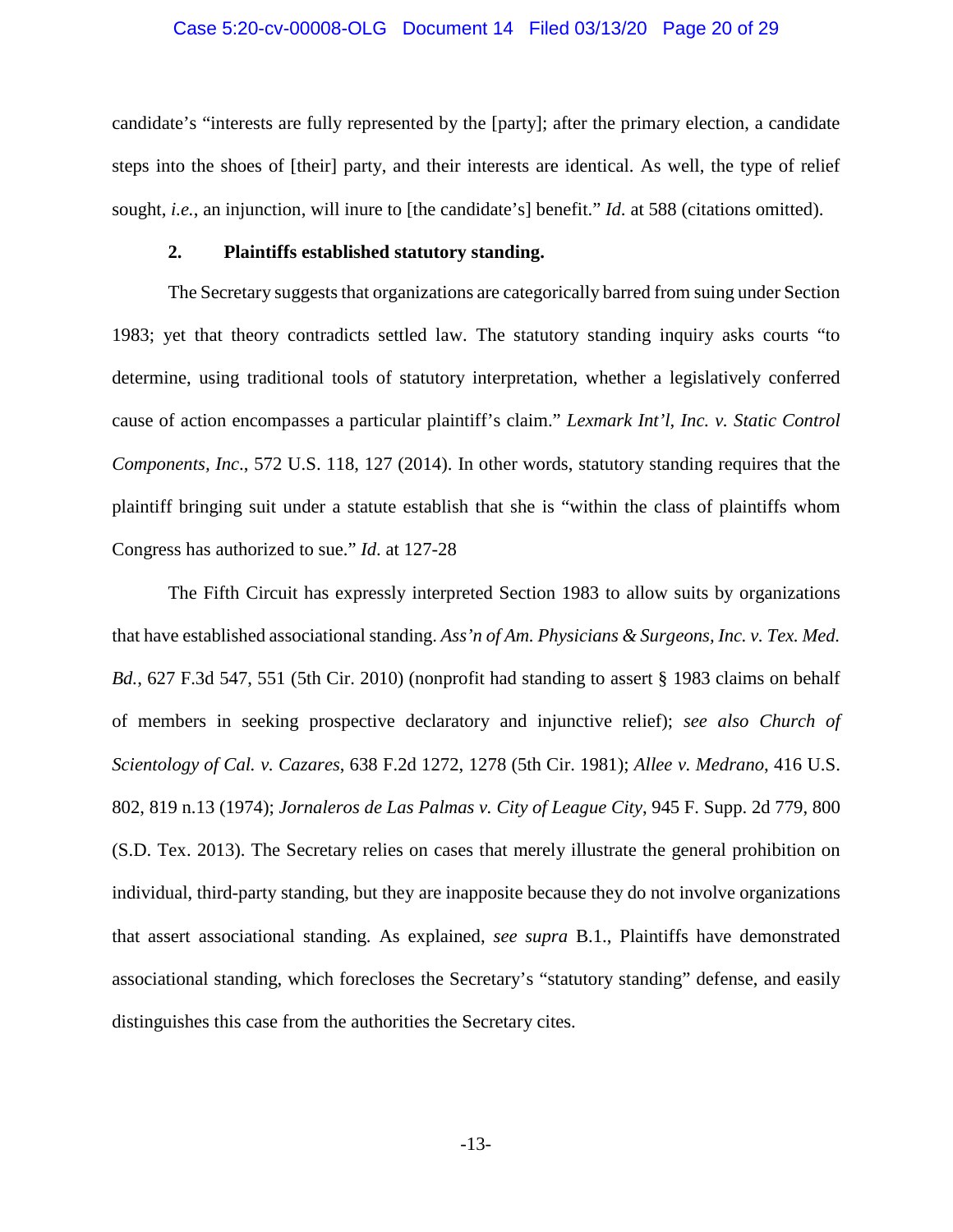# <span id="page-20-0"></span>**C. Plaintiffs have a private right of action to sue under the Civil Rights Act.**

<span id="page-20-8"></span><span id="page-20-2"></span>The Fifth Circuit has recognized a private right of action under the Civil Rights Act since the 1940's. *Chapman v. King*, 154 F.2d 460, 464 (5th Cir. 1946); *Mitchell v. Wright*, 154 F.2d 924, 9[2](#page-20-13)6 (5th Cir. 1946).<sup>2</sup> When Section 1971 of the Civil Rights Act—the provision under which Plaintiffs proceed here—was amended in the 1950's to include a provision authorizing the Attorney General to sue to enforce the statute, speakers were clear that the amendments were meant to *enhance* the Act, *not* take away individuals' congressionally recognized private right to sue.[3](#page-20-14) After Congress amended the Act, the Fifth Circuit continued to recognize a private right of action under Section 1971. *Reddix v. Lucky*, 252 F.2d 930, 934 (5th Cir. 1958); *Bell v. Southwell*, 376 F.2d 659, 660 (5th Cir. 1967).

<span id="page-20-11"></span><span id="page-20-10"></span><span id="page-20-9"></span><span id="page-20-7"></span><span id="page-20-3"></span><span id="page-20-1"></span>Interpreting the Act to include a private right of action is also supported by the other courts that have either explicitly rejected the Secretary's argument or recognized a private right of action. *See Schwier v. Cox*, 340 F.3d 1284, 1296-97 (11th Cir. 2003); *Taylor v. Howe*, 225 F.3d 993, 996 (8th Cir. 2000); *Coal. for Educ. in Dist. One v. Bd. of Elections*, 495 F.2d 1090, 1091 (2d Cir. 1974); *Bell*, 376 F.2d at 660; *Reddix*, 252 F.2d at 934; *Delegates to the Republican Nat'l Convention v. Republican Nat'l Comm*., Case No. SACV 12-00927 DOC(JPRx), 2012 WL 3239903, \*5 n.3 (C.D. Cal. Aug. 7, 2012); *Davis v. Commonwealth Election Comm'n*, Case No. 1-14-CV-00002, 2014 WL 2111065, \*9-10 (D. N. Mar. I. May 20, 2014); *Common Cause/Ga. v.* 

<span id="page-20-13"></span><span id="page-20-12"></span><span id="page-20-6"></span><span id="page-20-5"></span><span id="page-20-4"></span> <sup>2</sup> The Fifth Circuit adopted the four-part test in *Cort v. Ash*, 422 U.S. 66, 78 (1975), for determining whether a statute includes an implied cause of action. *Till v. Unifirst Fed. Sav. & Loan Ass'n*, 653 F.2d 152, 157 (5th Cir. 1981) (citing *Cort*, 422 U.S. at 78).

<span id="page-20-14"></span><sup>3</sup> *See Civil Rights Act of 1957: Hearings on S. 83, an amendment to S. 83, S. 427, S. 428, S. 429, S. 468, S. 500, S. 501, S. 502, S. 504, S. 505, S. 508, S. 509, S. 510, S. Con. Res. 5 Before the Subcomm. on Constitutional Rights of the Senate Comm. on the Judiciary*, 85th Cong. 73, 203, 1; 60-61, 67-73 (1957) (statement and testimony of the Hon. Herbert Brownell, Jr., Attorney General of the United States)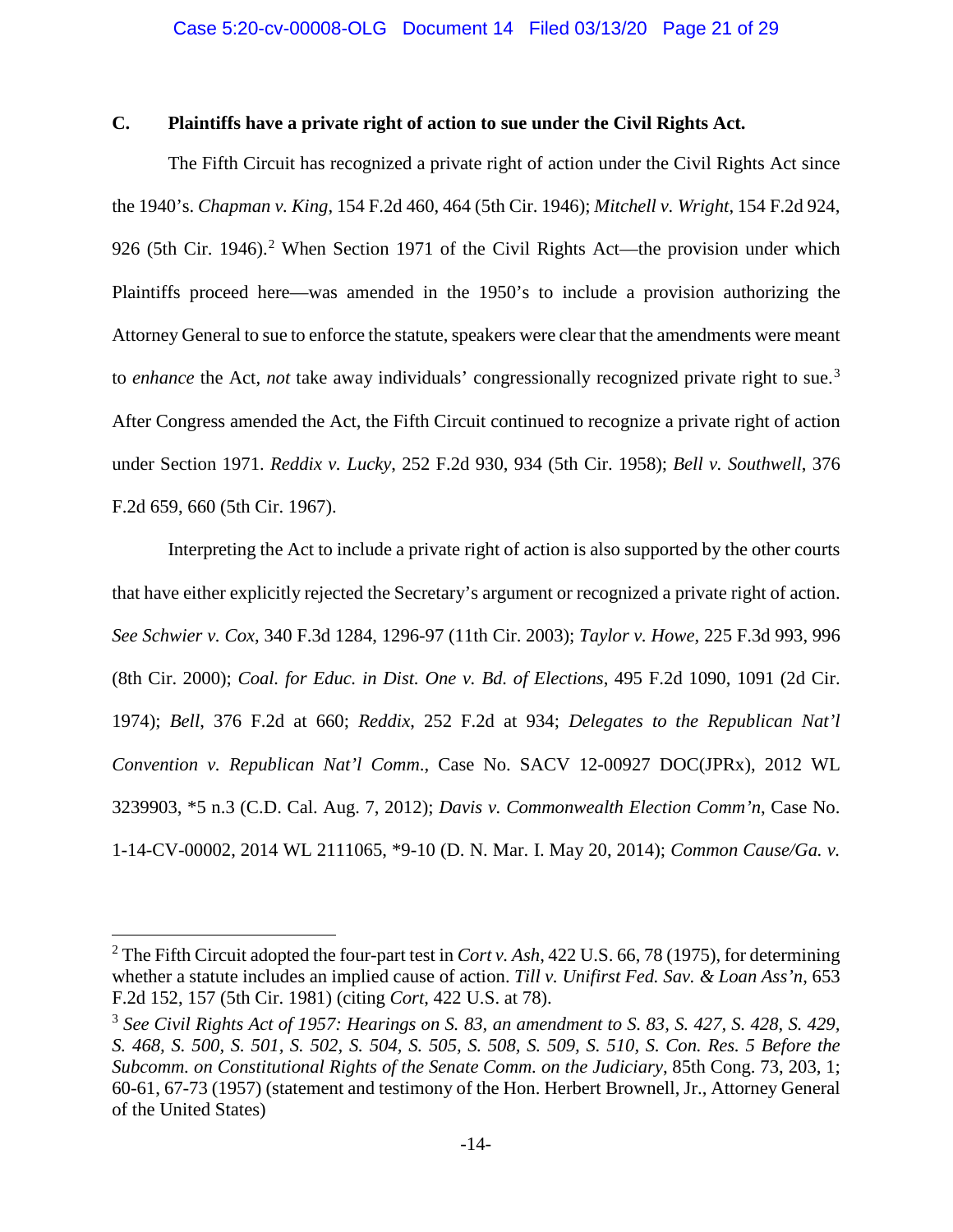#### Case 5:20-cv-00008-OLG Document 14 Filed 03/13/20 Page 22 of 29

*Billups*, 406 F. Supp. 2d 1326, 1371 (N.D. Ga. 2005). While the Secretary strings together cases, some unpublished and all out-of-circuit, that summarily conclude—sometimes only in a footnote—that a private right of action does not exist (*McKay*, which is the primary authority the Secretary cites, addresses this topic in a single, 12-word sentence), that authority does not take into account Congress's intent nor does it undertake any kind of reasoned analysis, and it wholly ignores Supreme Court precedent that recognizes private rights of action in other sections of the statute even when they also provide for enforcement by the Attorney General. *See Schwier*, 340 F.3d at 1296-97 (citing *Allen v. State Board of Elections*, 393 U.S. 544 (1969), and *Morse v. Republican Party of Va.*, 517 U.S. 186 (1996)); *see also Sierra Club v. Andrus*, 610 F.2d 581 at 589 (9th Cir. 1979) (citing *Allen* to hold that "the Attorney General's enforcement responsibilities were not meant to foreclose the implication that private actions are authorized to promote the purposes of" the statutory provisions in that case), *vacated on other grounds by Sierra Club v. Watt*, 451 U.S. 965 (1981).

<span id="page-21-2"></span><span id="page-21-1"></span><span id="page-21-0"></span>*Alexander v. Sandoval*, 532 U.S. 275 (2001), upon which the Secretary heavily relies, provides ample support for finding a private right of action under Section 1971. In *Sandoval*, the Supreme Court considered whether a regulation ("§ 602") promulgated under Title VI of the Civil Rights Act conferred an implied right of action. *Id*. at 286. The Court held it did not, because *that* regulation merely authorized federal agencies "to effectuate" other provisions "by issuing rules, regulations, or orders of general applicability." *Id*. at 288. But in doing so, the Court contrasted § 602 with the language from another regulation ("§ 601") that did in fact confer a right of action. *Id*. The rights-creating provision in § 601 stated: "no person in the United States shall . . . be subject to discrimination." *Id.*; *Cannon v. Univ. of Chi.*, 441 U.S. 677, 717 (1979) (finding § 601 conferred private right of action). While the Secretary cites *Sandoval* to suggest that Section 1971 lacks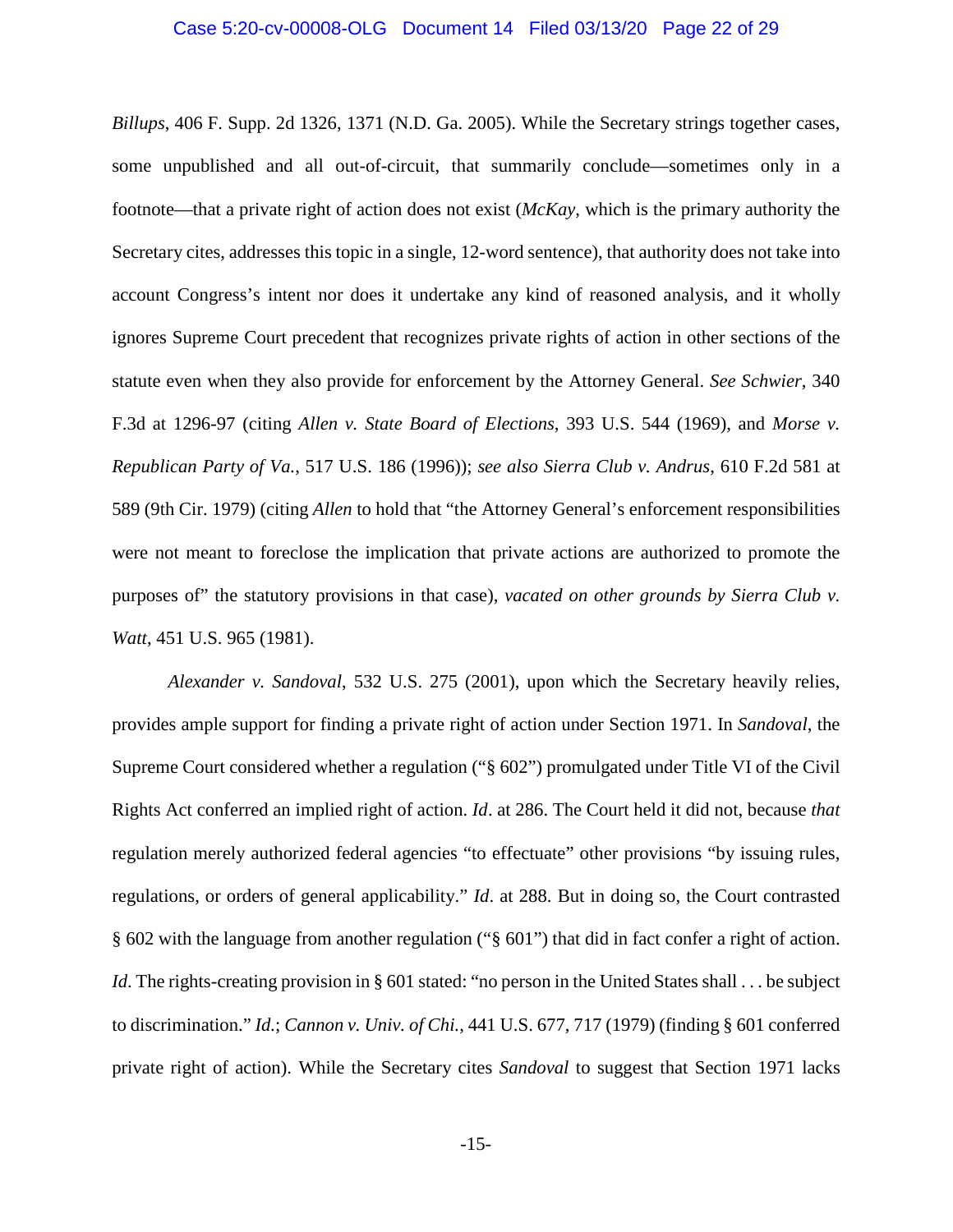#### Case 5:20-cv-00008-OLG Document 14 Filed 03/13/20 Page 23 of 29

"rights-creating language," a closer inspection of the regulations reveal the opposite is true: Section 1971 is nearly identical to § 601 in its command prohibiting the violation of individual rights—and in no way resembles § 602—further confirming the statute can be enforced in this way.

The Secretary's appeal to sovereign immunity and statutory standing are similarly groundless because neither applies to a private action under Section 1971 of the Act. This is because the statute, which prohibits the denial of the right to vote because of an immaterial error or omission, is part of a larger statutory scheme "which Congress passed pursuant to its Fifteenth Amendment enforcement power," and which "validly abrogated state sovereign immunity." *OCA*, 867 F.3d at 604; *see also Schwier*, 340 F.3d at 1294 (treating Section 1971 as part of the Voting Rights Act). Sovereign immunity, therefore, "has no role to play here," and offers no shield to a state official sued for violating Section 1971. *OCA*, 867 F.3d at 614.

#### <span id="page-22-3"></span><span id="page-22-2"></span><span id="page-22-0"></span>**D. The wet signature rule imposes an undue burden on the right to vote.**

<span id="page-22-4"></span>The Secretary misapplies the *Anderson-Burdick* standard, mischaracterizes the burden imposed on voters, and invents state interests previously unrecognized by any court as legitimate, much less sufficient to justify burdens on the public's fundamental rights. *Anderson-Burdick* requires courts to weigh "the character and magnitude" of the alleged burden, against the "*precise interests* put forward by the State." *Burdick v. Takushi*, 504 U.S. 428, 434 (1992) (emphasis added). This assessment must "tak[e] into consideration the extent to which those interests make it necessary to burden [the Plaintiffs'] rights." *Id.* at 428. Any burden, however slight, "must be justified by relevant and legitimate state interests sufficiently weighty to justify the limitation." *Stringer v. Pablos*, No. SA-16-CV-257-OG, 2020 WL 532937, at \*7 (W.D. Tex. Jan. 30, 2020) *rev'd and remanded sub nom. Stringer v. Whitley*, 942 F.3d 715 (5th Cir. 2019) (quoting *Crawford*, 553 U.S. at 191).

<span id="page-22-1"></span>-16-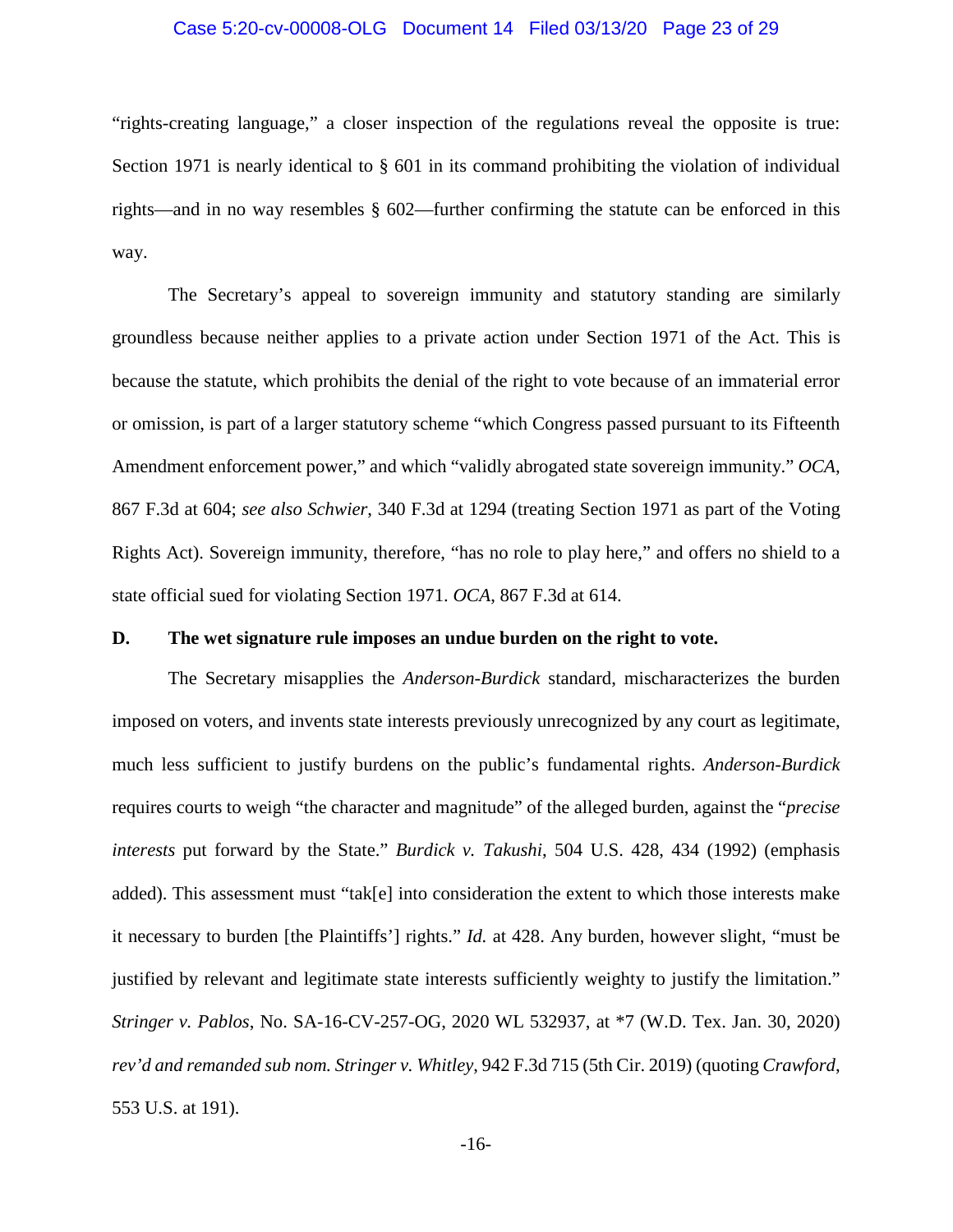#### Case 5:20-cv-00008-OLG Document 14 Filed 03/13/20 Page 24 of 29

The Secretary attempts to minimize the burden imposed on voters by referring generally to a signature requirement on registration applications, sidestepping the fact that her directive requires a *wet ink* signature—an entirely new restriction on voter registration that Plaintiffs challenge here. Am. Compl. ¶¶ 16, 21. If election officials determine that the signature was not provided by "wet-ink," the applicant's ability to re-register in time to vote is in jeopardy. *See* Am. Compl. ¶ 19. Thus, the burden also includes the risk of complete and total disenfranchisement. *Cf*. *Democratic Exec. Comm. of Fla. v. Lee*, 915 F.3d 1312, 1321 (11th Cir. 2019) (finding rejection of absentee ballots because of alleged signature mismatch imposed "at least a serious burden on the right to vote.").

<span id="page-23-1"></span><span id="page-23-0"></span>Ignoring this distinction—between requiring a signature generally, and requiring a wet signature specifically—the Secretary obfuscates the State's complete lack of interest in enforcing her rule by asserting interests that are unrelated to *wet* signatures. The Secretary claims, for instance, that the rule helps maintain accurate voter rolls and combat voter fraud, ECF No. 13 at 16, but has admitted in other litigation that the State does not use the physical, wet-ink signatures for any purpose. *See Pablos*, 320 F. Supp. 3d at 873-74, 895, 899. More specifically, the Secretary has admitted that election officials are not expected to, and typically do not, analyze or compare wet signatures. *Id.* Thus the notion that wet signatures—as opposed to electronic or imaged signatures—advance the State's interest in maintaining accurate voting rolls or preventing fraud is contrived entirely for this lawsuit.

The Secretary next argues that Texas has an interest in enforcing the wet signature rule because it is a symbol of the seriousness of voting. ECF No. 13 at 16-17. To the extent that a desire to "maintain[] the solemnity of voter registration," can justify *any* burden on the right to vote—a dubious proposition unsupported by any authority—the Secretary's own contradictory practices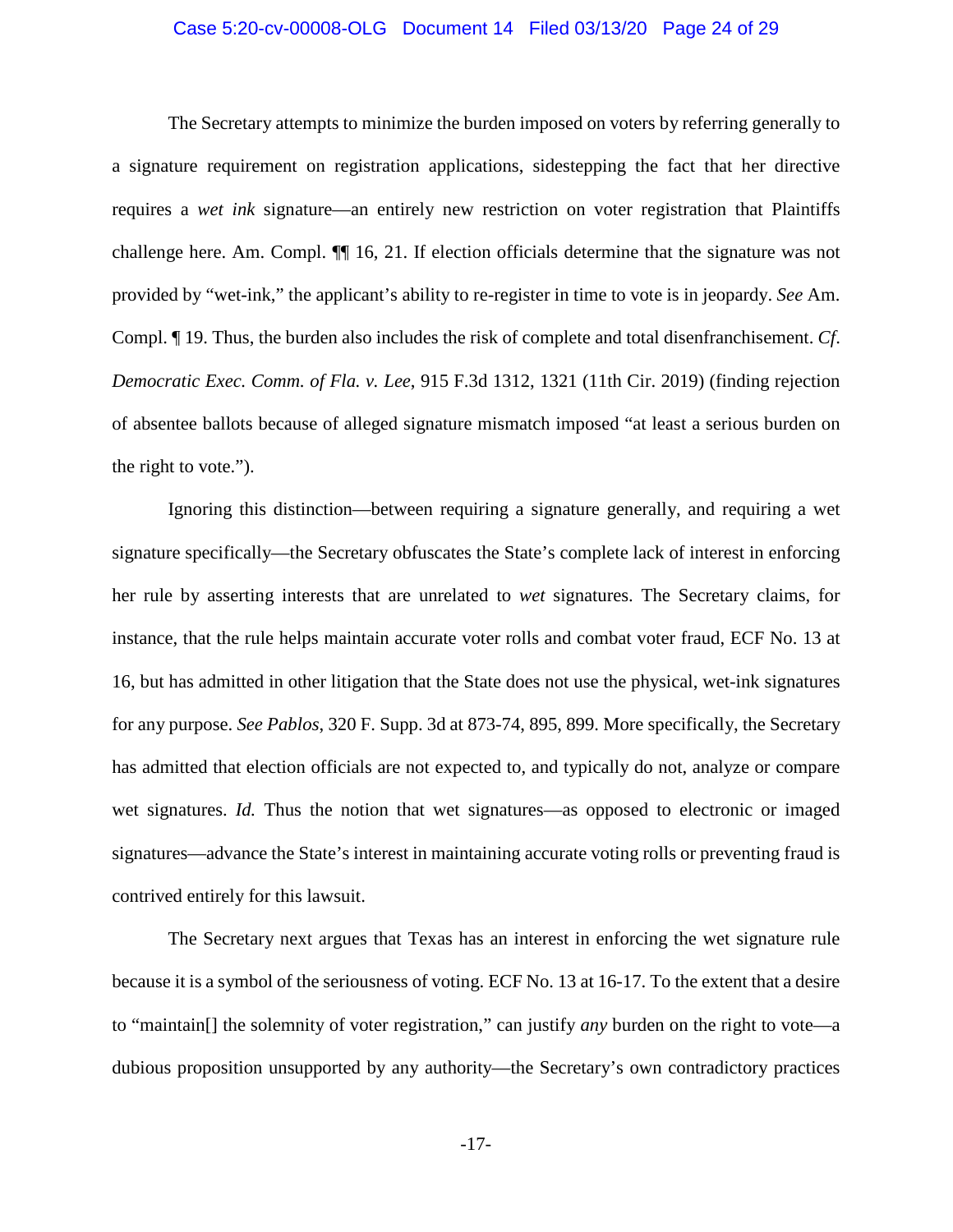#### Case 5:20-cv-00008-OLG Document 14 Filed 03/13/20 Page 25 of 29

suggest this is yet another contrived interest. The Secretary has admitted that the State already accepts electronically imaged signatures from registration applications compiled by State agencies. *See Pablos*, 320 F. Supp. 3d at 874. These rationales simply confirm that the wet signature rule imposes an arbitrary restriction on the franchise while failing to advance any plausible state interest.

## <span id="page-24-0"></span>**E. The wet signature rule subjects voters to arbitrary enforcement.**

The Secretary's challenge to Plaintiffs' equal protection claim is based on a factual dispute, which is inappropriate at this stage in these proceedings. Plaintiffs alleged that no standards exist to inform the registrars' signature review and thus the wet signature rule results in the arbitrary denial of voter registration applications, and by extension the right to vote. Am. Compl. ¶¶ 20, 34. While the Secretary's Motion contests this claim, she fails to explain how election officials determine whether a signature complies with the wet signature rule, or what standards they apply. *But see* Texas Election Code. § 31.003 (requiring Secretary to obtain and maintain uniformity in the application of election laws). The Secretary offers only an opinion—"there is no reason to think local officials apply Section 13.002 arbitrarily," ECF No. 13 at 19—and speculation— "[p]erhaps some improper signatures go undetected," *id*.—in response to Plaintiffs' allegations. *Id*. But on a motion to dismiss, the Court must accept Plaintiffs' well pleaded facts as true, "viewing them in the light most favorable to the plaintiff." *Martin K. Eby Const. Co.*, 369 F.3d at 467. The Court may not dismiss this claim because the Secretary *thinks* officials will not arbitrarily follow her guidance. *See Twombly*, 550 U.S. at 570.

# <span id="page-24-2"></span><span id="page-24-1"></span>**F. The wet signature rule jeopardizes the integrity of the electoral process and therefore violates Plaintiffs' due process rights.**

The Secretary attempts to portray her unconstitutional rule—which ultimately results in the disenfranchisement of eligible voters—as a "garden variety" election dispute, ECF No. 13 at 21,

<span id="page-24-3"></span>-18-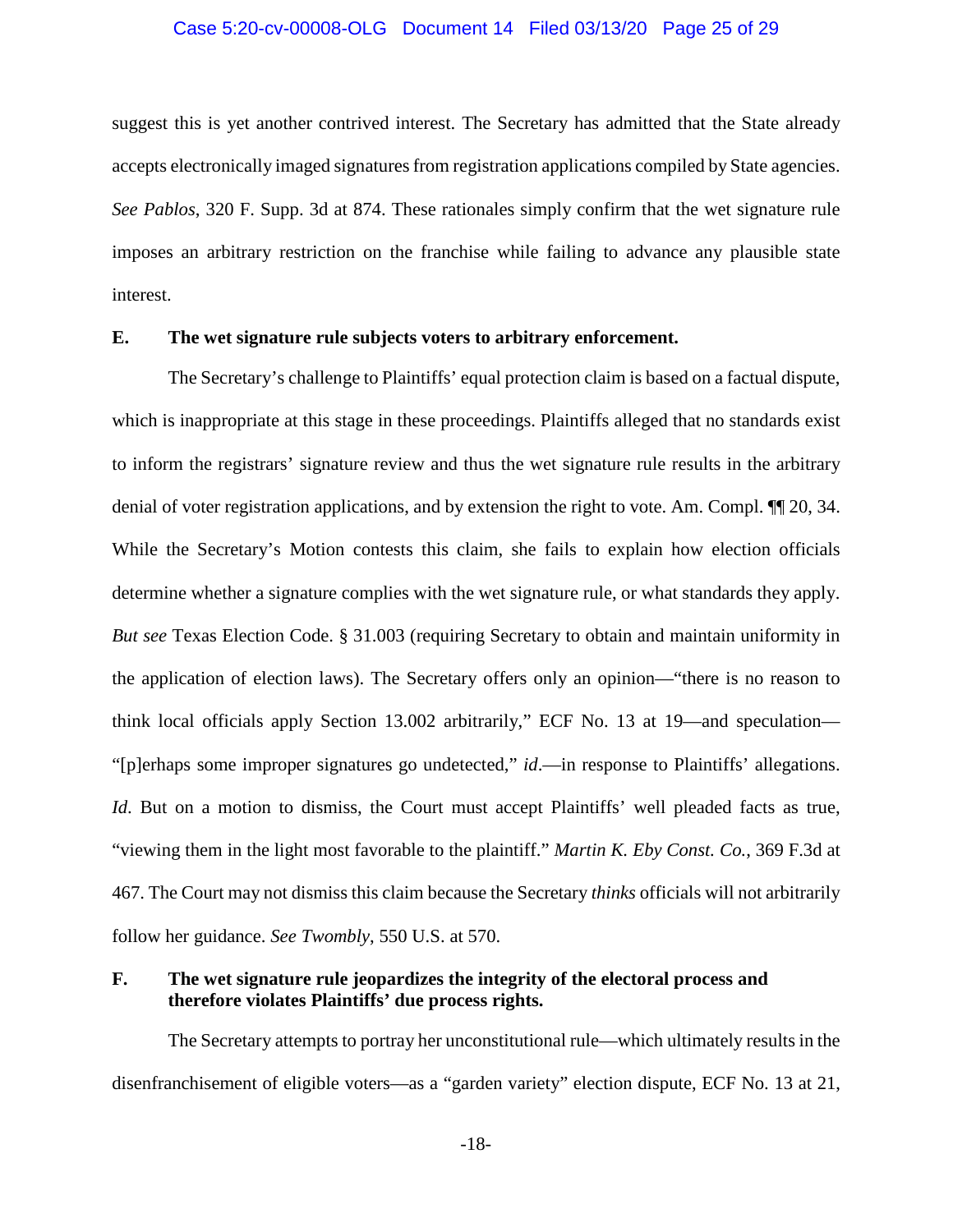#### <span id="page-25-3"></span>Case 5:20-cv-00008-OLG Document 14 Filed 03/13/20 Page 26 of 29

but her oversimplified interpretation fails because the wet signature rule finds no support in any body of law and "undermine[s] the basic fairness and integrity of the democratic system," *Duncan v. Poythress*, 657 F.2d 691, 699 (5th Cir. 1981).<sup>[4](#page-25-5)</sup> Federal due process guarantees protect against state election practices that operate to deny eligible voters their fundamental right to vote. *Id*. at 699-705; *cf. Bell*, 376 F.2d 659, 662 (5th Cir. 1967).

<span id="page-25-4"></span><span id="page-25-1"></span><span id="page-25-0"></span>Litigants appropriately invoke the Due Process Clause to challenge fundamentally unfair voting systems—even when they do not result in the cancellation of elections, ECF No. 13 at 21 and despite the fact that the offending actions implicate the enforcement of state laws and procedures. *See*, *e.g.*, *League of Women Voters v. Brunner*, 548 F.3d 463, 478 (6th Cir. 2008). The Sixth Circuit has held, for instance, that allegations of non-uniform rules, standards, and procedures that result in massive disenfranchisement supported a claim for a violation of substantive due process. *See id*. Other courts agree. *See also*, *e.g.*, *Briscoe v. Kusper*, 435 F.2d 1046, 1055 (7th Cir. 1970) (finding local board of elections violated voters' substantive due process rights by adopting new interpretation of election code without notice and refusing to count votes); *Curling v. Raffensperger*, 403 F. Supp. 3d 1311, 1337 (N.D. Ga. 2019) (holding plaintiffs stated due process claim based on allegations that use of unsecured voting machines burdened the right to vote, and recognizing the Due Process Clause "affords protection against the disenfranchisement of a state electorate in violation of state election law.") (quoting *Duncan*, 657 F.2d at 708).

<span id="page-25-2"></span>Far from a "'garden variety' election dispute," Plaintiffs' claim alleges that the Secretary invented a new rule for voter registration applications—just five days before a voter registration

<span id="page-25-5"></span><sup>&</sup>lt;sup>4</sup> *Duncan*, a Fifth Circuit case, which relies on Supreme Court and other Fifth Circuit precedent, 657 F.2d at 699, 702 (citing *Bell*, 376 F.2d at 659), controls Plaintiffs' due process claim. The Secretary is wrong to argue otherwise. ECF No. 13 at 21 n.3.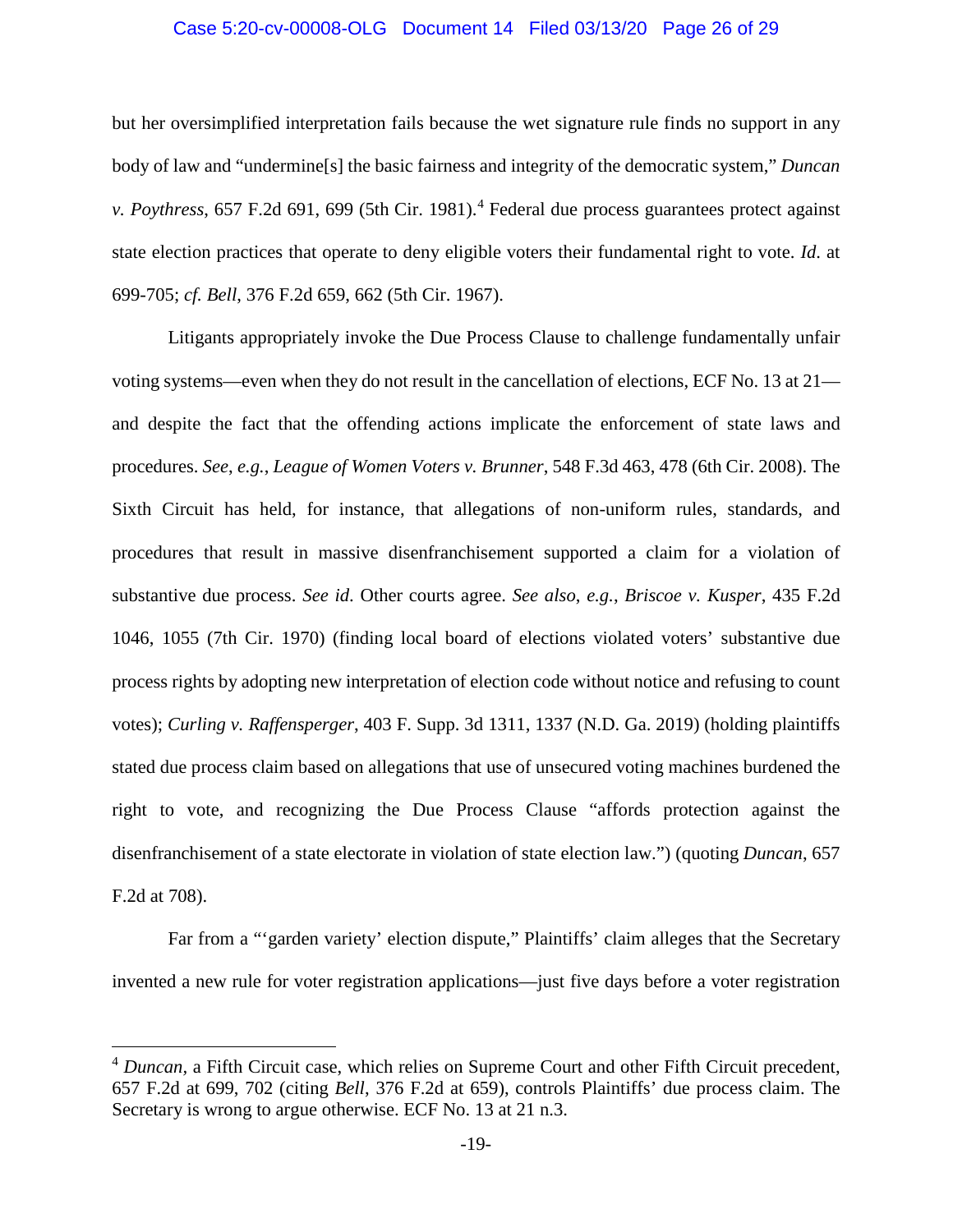#### Case 5:20-cv-00008-OLG Document 14 Filed 03/13/20 Page 27 of 29

deadline—that was (and still is) unrecognized in any state election law. The Secretary's rule resulted in the rejection of potentially thousands of voter registration applications, and many more voters will be denied the opportunity to register and vote in future elections absent an injunction. *See* Am. Compl. ¶¶ 41-44. The actions and the resulting burden on the franchise implicate both the Equal Protection and Due Process Clauses, and, contrary to the Secretary's unsupported claim, there is no impediment to voting rights plaintiffs asserting claims under both provisions. *See*, *e.g.*, *League of Women Voters*, 548 F.3d at 478 (finding plaintiffs stated both equal protection and substantive due process claims); *Curling*, 403 F. Supp. 3d at 1345 (same).

<span id="page-26-3"></span><span id="page-26-2"></span><span id="page-26-1"></span>Finally, the Court should not defer to the Secretary's interpretation that Texas Election Code § 13.002(b) includes a wet signature requirement for two reasons: (1) the Secretary's interpretation cannot change a statute's plain language; and (2) the interpretation must be reasonable. *Fiess v. State Farm Lloyds*, 202 S.W.3d 744, 747-48 (Tex. 2006). In adopting the wet signature rule, the Secretary was not interpreting ambiguous statutory language; the law clearly allows a voter to submit a "copy" of their voter registration form, Texas Election Code §§ 13.002(a), 13.143(d-2). Indeed, nowhere in the body of Texas election law is there a single reference to wet signatures. Accordingly, the Secretary's unreasonable, arbitrary rule that unlawfully burdens the franchise is without precedent and entitled to no deference.

#### <span id="page-26-4"></span>**IV. CONCLUSION**

<span id="page-26-0"></span>Plaintiffs respectfully request that the Court deny the Secretary's Motion to Dismiss, ECF No. 13.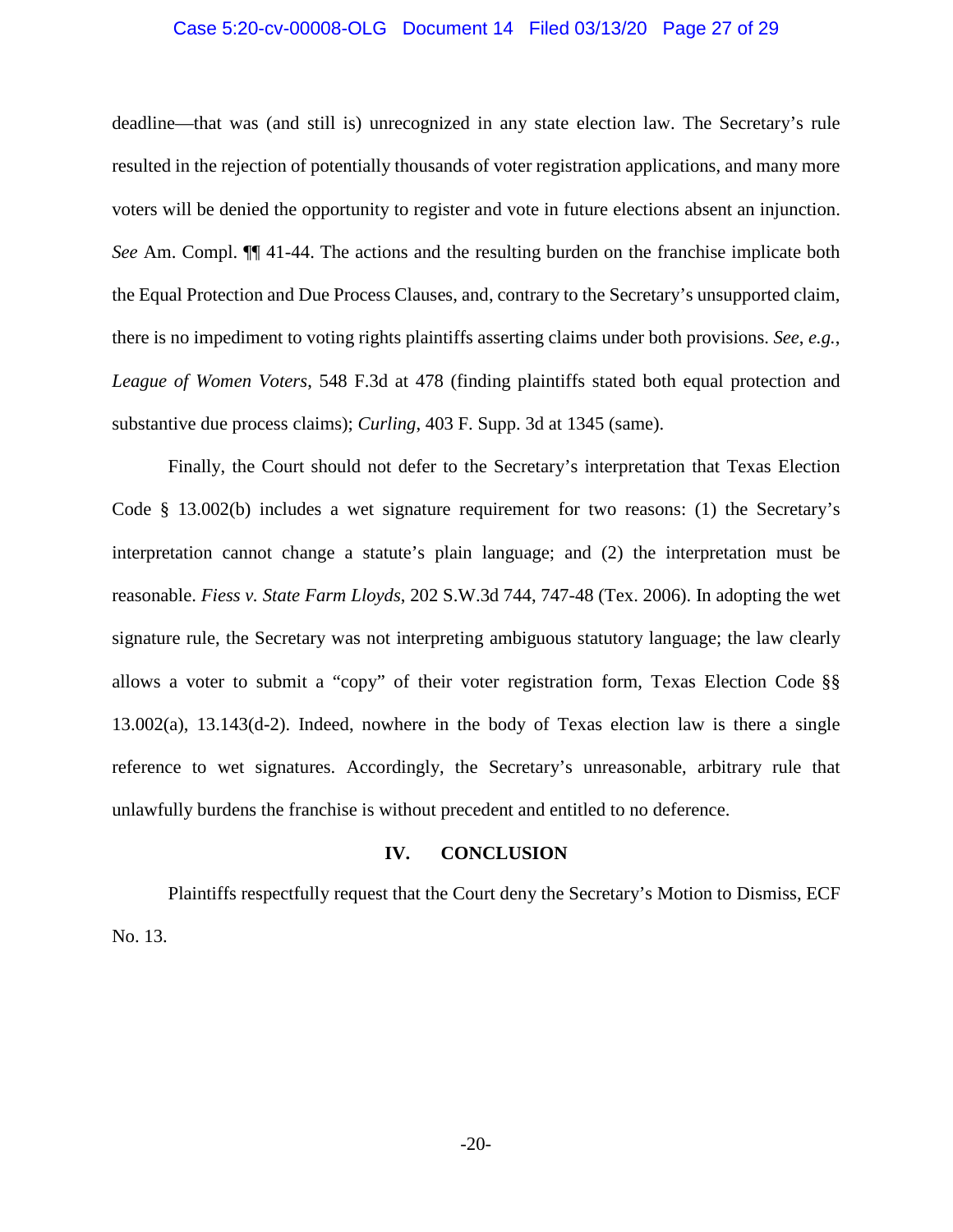Dated: March 13, 2020 Respectfully submitted,

/s/ *Uzoma Nkwonta*

Marc E. Elias\* Uzoma Nkwonta\* Emily Brailey\* Stephanie Command\* PERKINS COIE LLP 700 Thirteenth St., N.W., Suite 800 Washington, D.C. 20005-3960 Telephone: (202) 654-6200 Facsimile: (202) 654-9959 melias@perkinscoie.com unkwonta@perkinscoie.com ebrailey@perkinscoie.com scommand@perkinscoie.com

Skyler M. Howton TX State Bar No. 24077907 PERKINS COIE LLP 500 N. Akard St., Suite 3300 Dallas, TX 75201 Telephone: (214) 965-7700 Facsimile: (214) 965-7799 showton@perkinscoie.com

*Counsel for the Plaintiffs*

Chad W. Dunn TX State Bar No. 24036507 Brazil & Dunn, LLP 4407 Bee Caves Road, Suite 111 Austin, Texas 78746 Telephone: (512) 717-9822 Facsimile: (512) 515-9355 chad@brazilanddunn.com

*Counsel for Plaintiff Texas Democratic Party*

\**Admitted Pro Hac Vice*